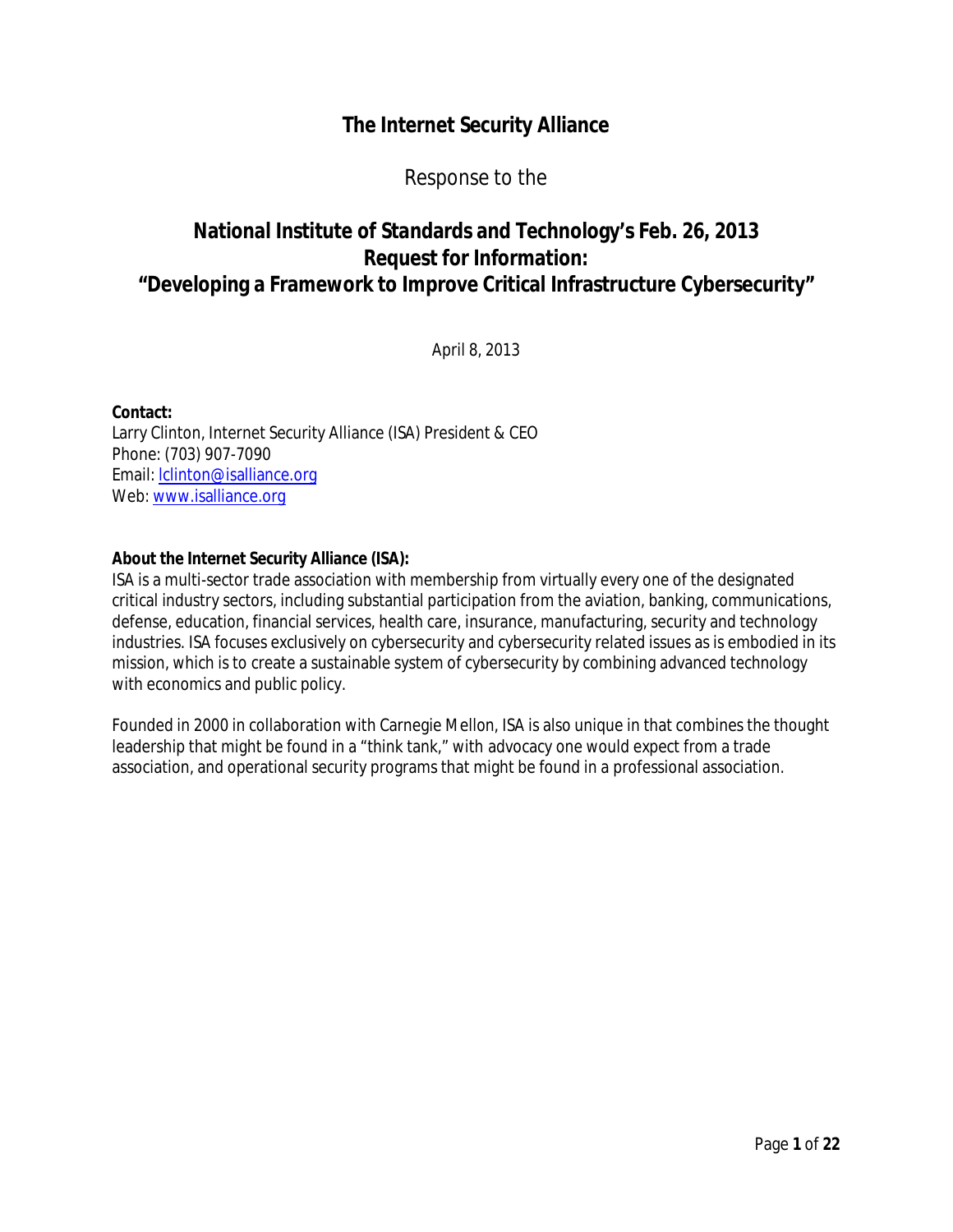### **Current Risk Management Practices:**

 NIST solicits information about how organizations assess risk; how cybersecurity factors into that risk assessment; the current usage of existing cybersecurity frameworks, standards, and guidelines; and other management practices related to cybersecurity. In addition, NIST is interested in understanding whether particular frameworks, standards, guidelines, and/or best practices are mandated by legal or regulatory requirements and the challenges organizations perceive in meeting such requirements. This will assist in NIST's goal of developing a Framework that includes and identifies common practices across sectors.

### **"Current Risk Management Practices" Section Questions and ISA Responses:**

1. What do organizations see as the greatest challenges in improving cybersecurity practices across critical infrastructure?

### *ISA Response:*

# **A. Research Consistently Shows the Biggest Challenges are Economic.**

 There has been a fair amount of research on the question of what is the greatest challenge to the improvement of cyber security, and the data points in one direction: the single biggest obstacle to cyber security improvement across critical infrastructure (and non-critical infrastructure) is cost. Among the empirical research that has documented this fact are the large-scale studies conducted by PricewaterhouseCoopers, CIO Magazine, and CSIS & McAfee.<sup>1,2,3</sup>

 Using an entirely different methodology, in 2009, the President tasked Melissa Hathaway together with members of the White House and the National Security Council to do a comprehensive assessment of the roles of both the public and private sectors in cyber security, which reported that "many technical and network management solutions that would greatly enhance security already exist in the marketplace but are not always used because of cost or complexity."<sup>4</sup>

 Accordingly, the empirical finding that cost is the greatest challenge to securing critical cyber systems demands that a greater analysis of the economics of cyber security be completed. When advanced analyses have been done, they indicate that the issues that must be addressed to develop a sustainably secure cyber system go well beyond the laudable (but ultimately insufficient) attempt to promulgate a framework of standards as a solution to our cyber threats.

 $\overline{a}$ <sup>1</sup> PricewaterhouseCoopers. "The Global State of Information Security." Rep. 2008.

 $^{\rm 2}$  CIO Magazine. "Business Partners with Shoddy Security; Cloud Providers with Dubious Risk Controls; What's a CIO to Do?" Oct. 2010.

 $^3$  McAfee and Center for Strategic & International Studies. "In the Crossfire: Critical Infrastructure in the Age of Cyber War." 2010.

 $^4$  Executive Office of the President.  $\,$  "Cyberspace Policy Review: Assuring a Trusted and Resilient Information and Communications Infrastructure." Rep. The White House, May 2009. Web.

 <http://www.whitehouse.gov/assets/documents/Cyberspace\_Policy\_Review\_final.pdf>. P.31.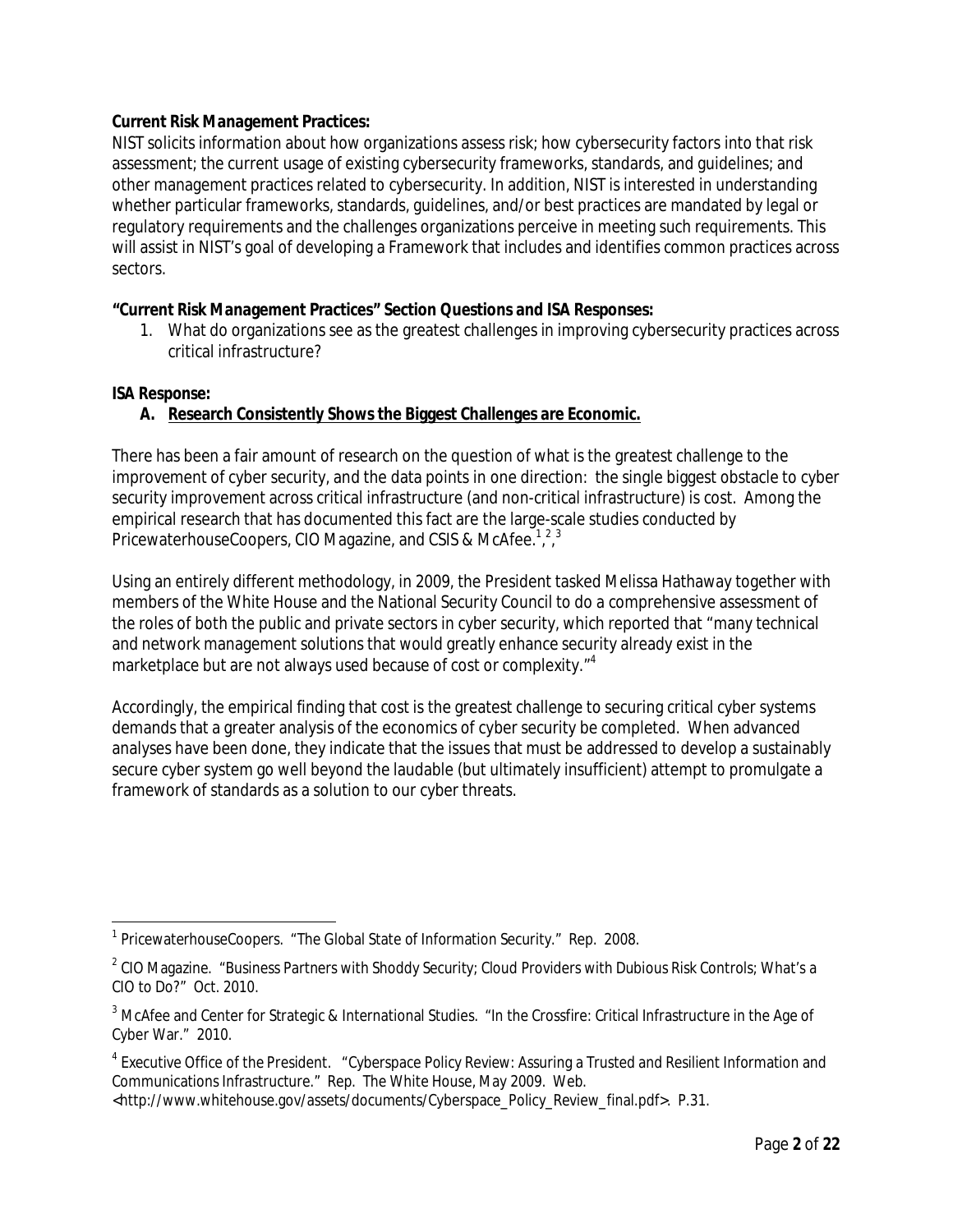# **B. Misaligned Incentives for Cyber Security Are A Bigger Problem Than A Lack of Standards.**

As will be described exhaustively in the filings, there is no shortage of developed and empirically tested standards and practices. Rather than a lack of standards, the greater problem that exists is a misalignment of incentives for increased cyber security or cyber hygiene.

According to one seminal report's findings, since "distributed systems are assembled from machines belonging to principals with divergent interests, we find that incentives [become] as important as technical design . . . security failure is caused at least as often by bad incentives as by bad design."<sup>5</sup>

In the early days of cyber security most attacks were benign with many expressly designed to show off expertise. That is not the case with the attacks against critical infrastructure that could cause a regional or national catastrophe, the prevention of which is the expressed Presidential directive for the NIST Framework. Modern cyber attacks (i.e., *advanced persistent threats*) are designed to be stealthy. Such threats can be directed at business and political targets over a prolonged duration of operations.<sup>6</sup>

Those that levy such attacks know that the incentives calculus favors them. Indeed, virtually all the economic incentives with respect to cyber security favor the attackers. Cyber attacks have become easy as well as cheap, which also can be out-sourced inexpensively through the Internet. In addition, attacks can be extremely profitable, with the estimates of annual theft ranging in the billions of dollars. Moreover, the chances of getting caught are slim, with estimates indicating that less than two percent of cyber criminals are successfully prosecuted. $<sup>7</sup>$ </sup>

By contrast, cyber defense has numerous economic disincentives with the defenders usually lagging a generation behind the attackers. And the perimeter to be defended is virtually limitless. Return on investment, a critical calculus in the private sector where firms are obligated to be profitable, is difficult to demonstrate. It is complicated by mandated compliance regimes that are counterproductive because they can drain resources without improving security. Even with a return on investment, success requires preventing something from happening, which is almost impossible to measure.

As long as the economic equation for cyber security remains unbalanced, standards espoused by a framework will not remedy the problem. The incentives to attack will virtually guarantee continued successful attacks by continually more sophisticated attackers.

With respect to those that are subject to the attack, there are also incentive misalignments. Like the misalignments discussed above, these too must be redressed. More specifically, in the cyber security world, negligent or culpable parties are not necessarily penalized for their actions. A review of the literature on information security similarly discovered that jurists "have long known that liability should be assigned to the part that can best manage the risk. Yet everywhere we look we see online risk allocated poorly . . . people who connect insecure machines to the Internet do not bear the full

 $\overline{\phantom{a}}$  $^{\rm 5}$  Anderson, Ross, and Tyler Moore, "The Economics of Information Security: A Survey and Open Questions," *Science* 314 (October 27, 2006): 1.

<sup>&</sup>lt;sup>6</sup> "Advanced Persistent Threats (APT)" Rep. Damballa, 2010. Web. <http://www.damballa.com/knowledge/advanced-persistent-threats.php>.

<sup>7</sup> Regoli, Robert M., and John D. Hewitt, *Exploring Criminal Justice: The Essentials* (Sudbury, MA: Jones and Bartlett Publishers, 2010), 378.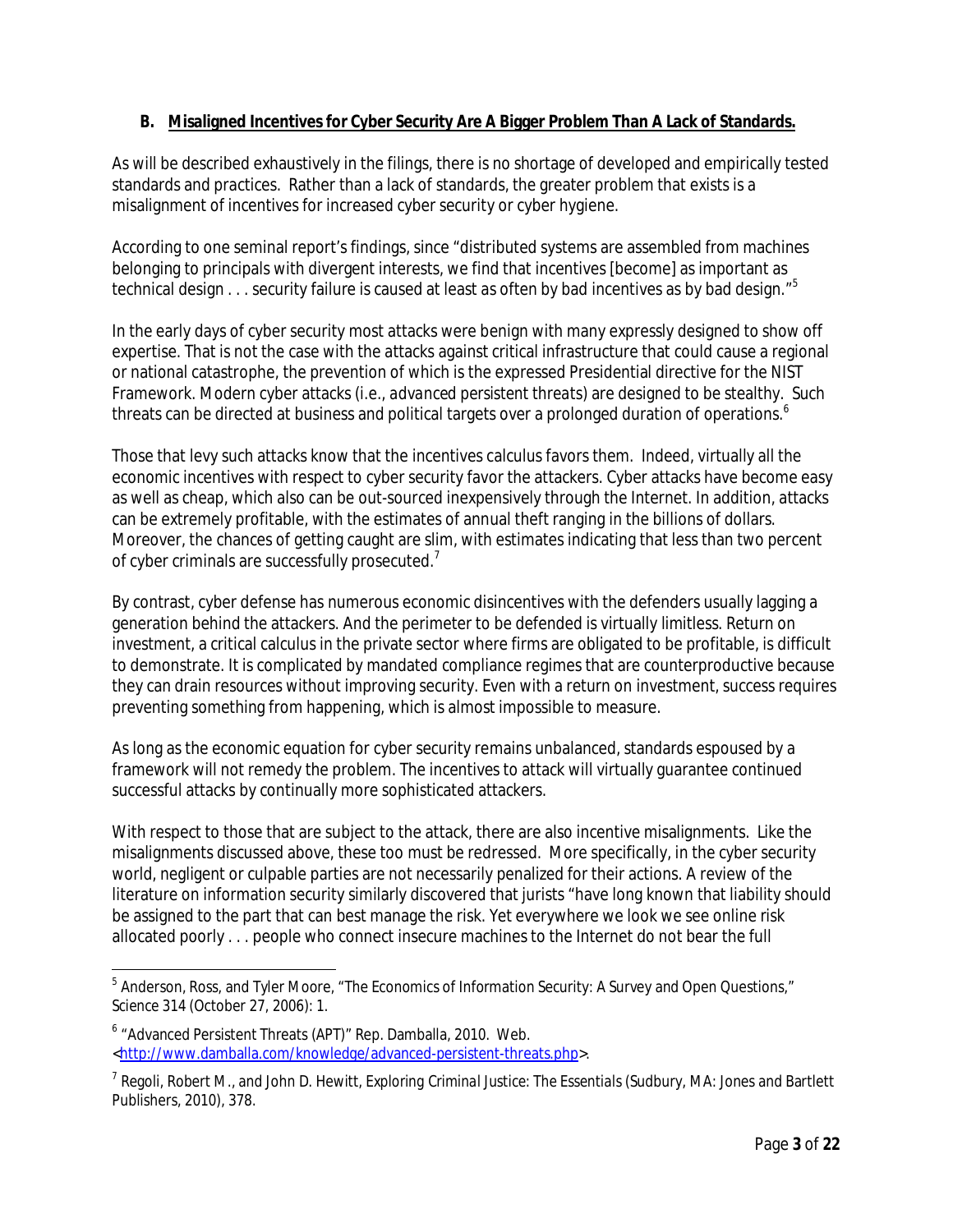consequences of their actions ...[and] developers are not compensated for costly efforts to strengthen their code."<sup>8</sup>

One obvious example is personal liability associated with lost credit cards. If one engages in risky behavior that results in credit card theft and thousands of dollars being charged against the accounts, what is the personal liability? In the United States it is a minimal amount of fifty dollars. Banks on the other hand, which are not culpable for such losses, bear most of the cost. Moreover, banks pass on the cost to their customers in transaction fees and interest rates.

A similar complication arises in the theft of corporate intellectual property. The problem of interdependent risk occurs when corporate information technology infrastructure is connected to other entities in such a way that it leads to failures elsewhere.<sup>9</sup> This risk will lead firms to under-invest in security technology and cyber insurance. For example, assume that a rogue state or criminals attempt to steal intellectual property from a high-value target. Accessing the target may be difficult because of substantial investments made to prevent unauthorized entry to its system. However, the same information may be found on less protected networks belonging to a partner or contractor. Thus the attack could be mounted against a weaker element in the system.

In such instances, the edge entity on the point of attack may not suffer any economic impact and has little incentive to prevent similar attacks. On the other hand, the ultimate target would not only suffer potentially severe impacts, it also reveals that investments are being undermined by an entity on the edge at the point of the attack. Research has confirmed the security downside of such interdependency: "Further externalities can be found when we analyze security investment, as protection often depends on the efforts of many principals. Budgets generally depend on the manner in which individuals' investments translate into outcomes, but the impact of security investment often depends not only on the investor's own decisions but also the decisions of others. ...Systems are particularly prone to failure when the person guarding them is not the person who suffers when they fail. $^{\prime\prime}$ <sup>10</sup>

# **C. Cyber Security Needs to be Analyzed and Understand from a Broader Systems Perspective.**

While the economics of cyber security is rarely mentioned in public policy discussions, when it is, unfortunately, the focus of the conversation centers entirely on the potential economic impacts of a successful attack. Regrettably, the sole question that is usually asked is: "if enterprises are afraid of losing millions of dollars worth of corporate data, why don't they invest in standards and practices that would adequately assure cyber security?"

The thought process and analysis underlying this question misses the mark in three critical respects:

First, the private sector is already investing heavily in cyber security. In fact, for the past several years, the Ponemon Institute has been tracking private sector spending related to cyber security, including spending on computer security technologies, such as firewalls, intrusion detection systems, etc.;

e<br>B Anderson and Moore, "Information Security," 2-3.

 $^9$  See Larry Clinton, "The Internet Security Alliance answer to the Department of Commerce Notice of Inquiry: Cybersecurity, Innovation and the Internet Economy" (Arlington, VA: Internet Security Alliance, September 20, 2010), 9.

<sup>&</sup>lt;sup>10</sup> Anderson and Moore, "Information Security," 1, 4.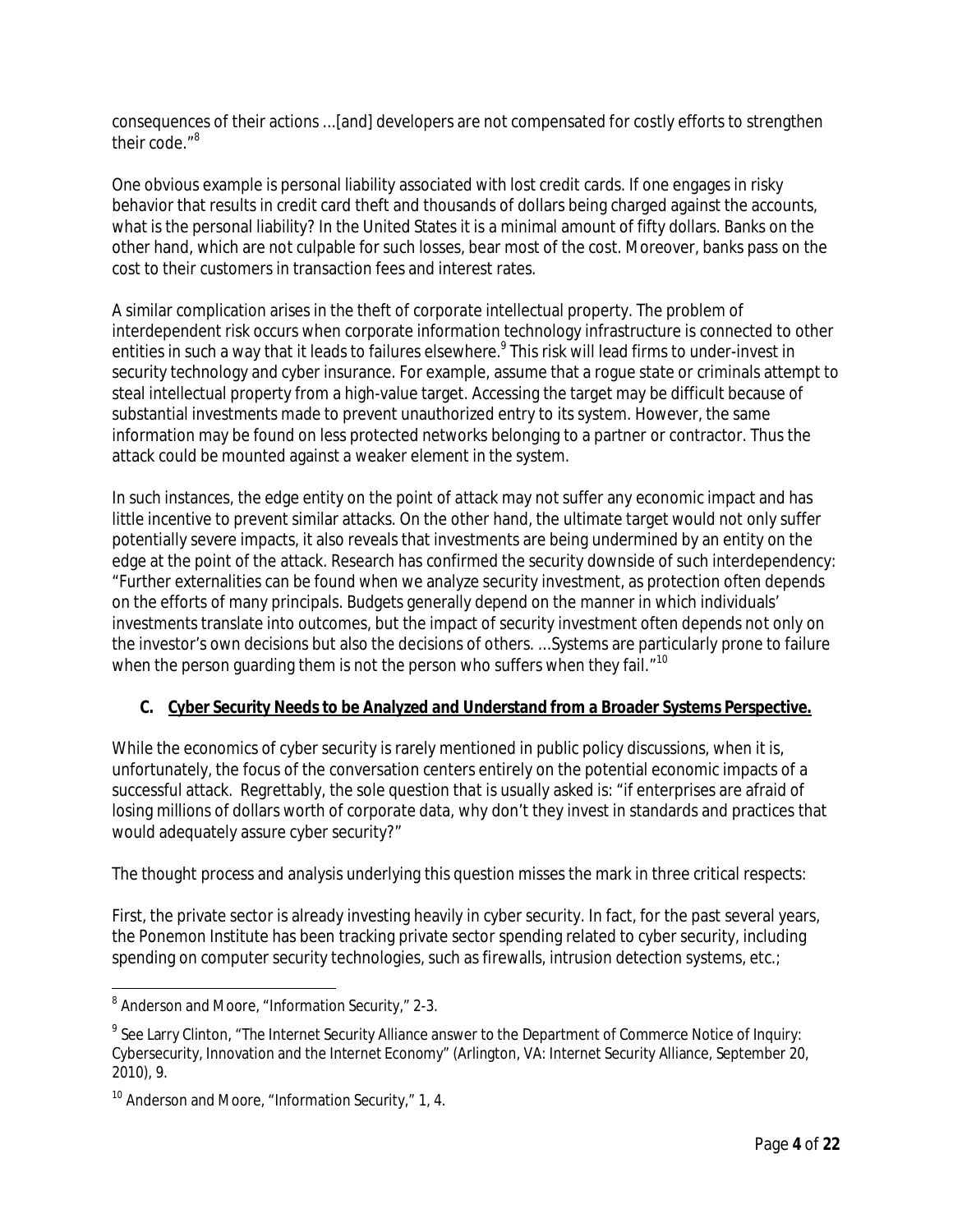governance and control activities, such as traffic monitoring, compliance, and training; security management outsourcing; and securing industrial control systems.<sup>11</sup> According to a recent Ponemon study, private sector spending by U.S. companies on cyber security has in fact doubled in the last 5 years to approximately \$80 billion dollars for 2011. $^{12}$  By comparison, the official spending request for the entire Department of Homeland Security during that same time frame, for calendar year 2012, was only \$57 billion.<sup>13</sup> This was the complete requested budget, inclusive of FEMA, TSA, ICE, etc.

This massive increase in private sector spending – the doubling to \$80 billion within a five year span – has only exacerbated the cost tensions that have been documented in the referenced studies. While many critics inexplicably and unjustifiably claim private sector negligence and a lack of concern for cyber security, such a claim is false. Rather, must make decisions that are business justifiable as they are legally mandated to do and are caught in the vice of misaligned incentives.

This leads to the second, and often ignored, critical factor in understanding the economics of cyber security: namely, that private sector cyber security investment needs to be appreciated on a company by company basis. Cyber security investments are not done by sector, but by each individual company, which also face the legal constraint of maximizing their shareholder value.<sup>14,15</sup> So while overall the amount of cyber security investment has increased dramatically in the past few years, this level of spending does not necessarily translate to every single company. For example, according to PwC's most recent annual Global Information Security Survey, only 45% of those polled expected an increase in security budgets, while 28% reported having to defer planned-for security projects.<sup>16</sup>

Third and finally, focusing on end system security features (and not the full investment system industry faces), to address the long-term speculative downside of potential cyber events fails to appreciate the numerous near-term, easily documented economic incentives to deploy technologies and business processes that a leave an organization less secure. In many cases, making these less secure business investments is essential to the economic well-being of the company, which is the legal mandate of Boards of Directors and senior management.

Moreover, when developing a program that the government seeks to enforce either through incentives or regulatory mandates, as suggested in the Executive Order, NIST must take into account not only the incremental cost of individual security measures, but the overall impact of information system investment strategy on the economics of the enterprise as well as the subsequent impact on the overall economy in terms of innovation, investment and job development.

 $\overline{a}$ 

<sup>&</sup>lt;sup>11</sup> Domenici, Helen, and Afzal Bari. "The Price of Cybersecurity: Improvements Drive Steep Cost Curve." Ponemon Institute-Bloomberg Government Study, 31 Jan. 2012.

<sup>&</sup>lt;sup>12</sup> Ponemon, Larry. Ponemon Institute IT Security Tracking Study Estimates. Feb. 2012.

<sup>&</sup>lt;sup>13</sup> U.S. Department of Homeland Security. Department of Homeland Security Budget in Brief: FY 2012. Oct. 2011. Web. 6 Feb. 2012. <http://www.dhs.gov/xlibrary/assets/budget-bib-fy2012.pdf>.

<sup>14</sup> Dodge v. Ford Motor Co., 170 N.W. 668 (Mich.1919).

<sup>&</sup>lt;sup>15</sup> Carlton Investments v. TLC Beatrice International Holding, Inc., 1997 Del. Ch. LEXIS 86, 45 (ct. of Chancery, New Castle May 30, 1997).

<sup>&</sup>lt;sup>16</sup> PricewaterhouseCoopers. "PwC 2013 Global State of Information Security Survey" Rep. 2013. Web. <http://www.pwc.com/gx/en/consulting-services/information-security-survey/assets/2013-giss-report.pdf>.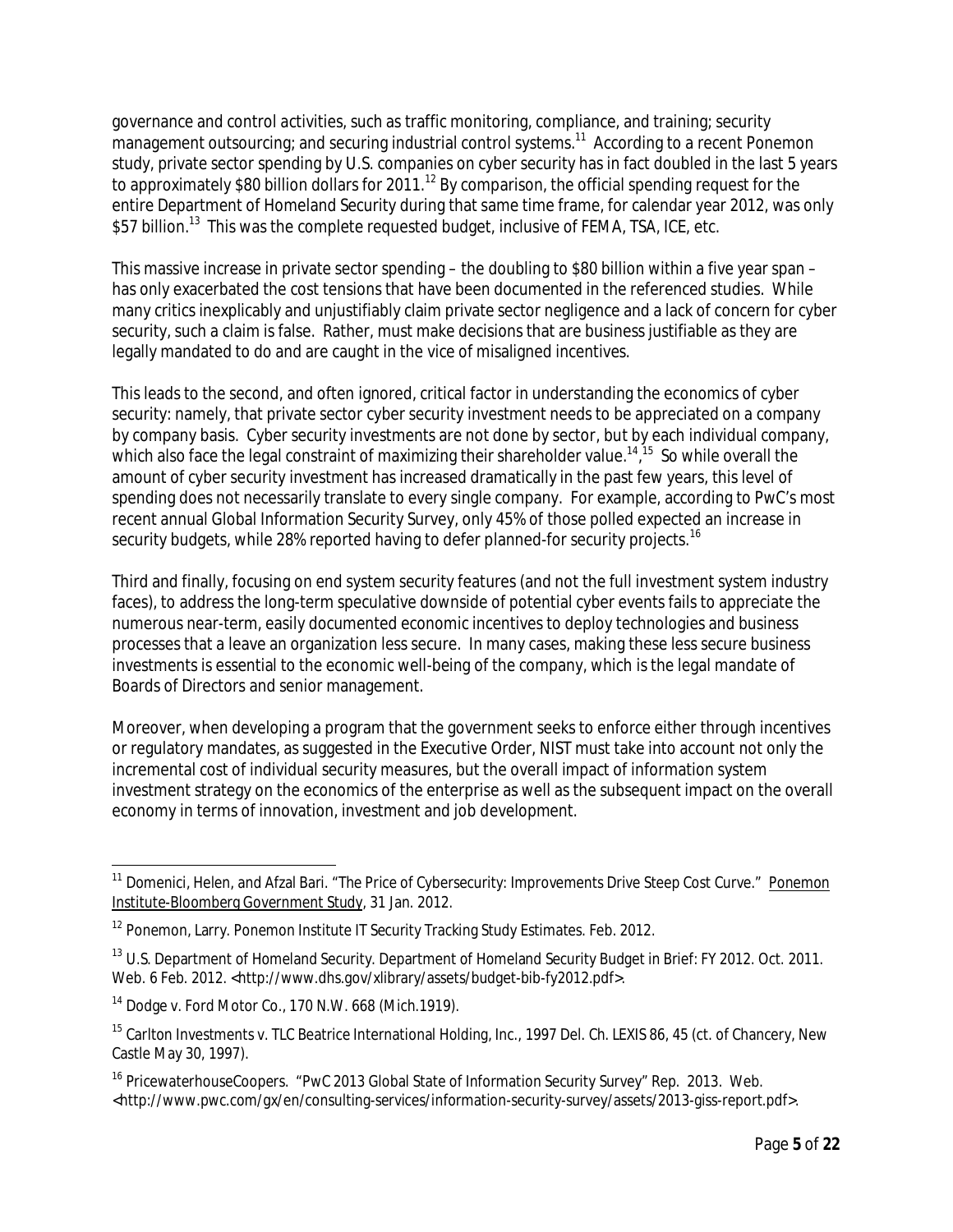This means that NIST should also address (or at least understand) that there are systemic incentives to be insecure or to be "cyber risky." Addressing these systemic incentives to be "cyber risky" is a far greater challenge than cataloging and encouraging standards and practices, as beneficial as that may be.

Indeed, the number of examples of these systemic economic incentives to be insecure is legion. The adoption of unified communications (UC) platforms, such as voice-over-Internet protocol (VoIP) is one such example: "[W]hile unified communications offer a compelling business case, the strength of the UC solutions in leveraging the internet is also vulnerability. Not only are UC solutions exposed to security vulnerabilities and risk that the Internet presents, but the availability and relative youth of UC solutions encouraged malicious actors to develop and launch new types of attacks."<sup>17</sup>

A similar example of this phenomenon involves cloud computing. Just like VoIP and other unified communications platforms, cloud computing has emerged as one of the hottest developments in information technology, driven largely by perceived economic benefits ranging from cost savings and efficiencies.<sup>18</sup> And like VoIP and UC, deployment security has fallen aside because of competitive pressures driving cost reductions. In fact, a recent survey found that while forty-nine percent of executive respondents had deployed a cloud solution, sixty-two percent of them acknowledged having little or no faith in the security of the data in the cloud.<sup>19</sup>

2. What do organizations see as the greatest challenges in developing a cross-sector standardsbased Framework for critical infrastructure?

## *ISA Response:*

See ISA's Response to Question 1 above.

3. Describe your organization's policies and procedures governing risk generally and cybersecurity risk specifically. How does senior management communicate and oversee these policies and procedures?

### *ISA Response:*

 $\overline{a}$ 

ISA membership consists of some of the most cyber sophisticated organizations. Many ISA members utilize an enterprise-wide, risk-based approach to handling cyber security risk. Discussed more fully below in ISA Response to Question 4, enterprise-wide risk management means analyzing cyber issues from the unique perspectives of the functional heads across the enterprise, such as the human resource manager, the operations team, the legal and compliance offices, as well as the risk management and communications operations. Such an approach provides a mechanism to better analyze the financial

<sup>&</sup>lt;sup>17</sup> Internet Security Alliance. "Navigating Compliance and Security for Unified Communication" Rep. Internet Security Alliance, 2009, 21. Web.

<sup>&</sup>lt;http://isalliance.org/publications/6.%20Navigating%20Compliance%20and%20Security%20for%20Unified%20Co mmunications%20-%20ISA%202009.pdf >.

<sup>&</sup>lt;sup>18</sup> Yoo, Christopher. "Cloud Computing: Architectural and Policy Implications" Rep. Technology Policy Institute, January 2011, 6.

<sup>&</sup>lt;sup>19</sup> PricewaterhouseCoopers. "PwC 2011 Global State of Information Security Survey." Rep. PricewaterhouseCoopers, 2010. Web. <http://www.pwc.com/giss2011.2010>.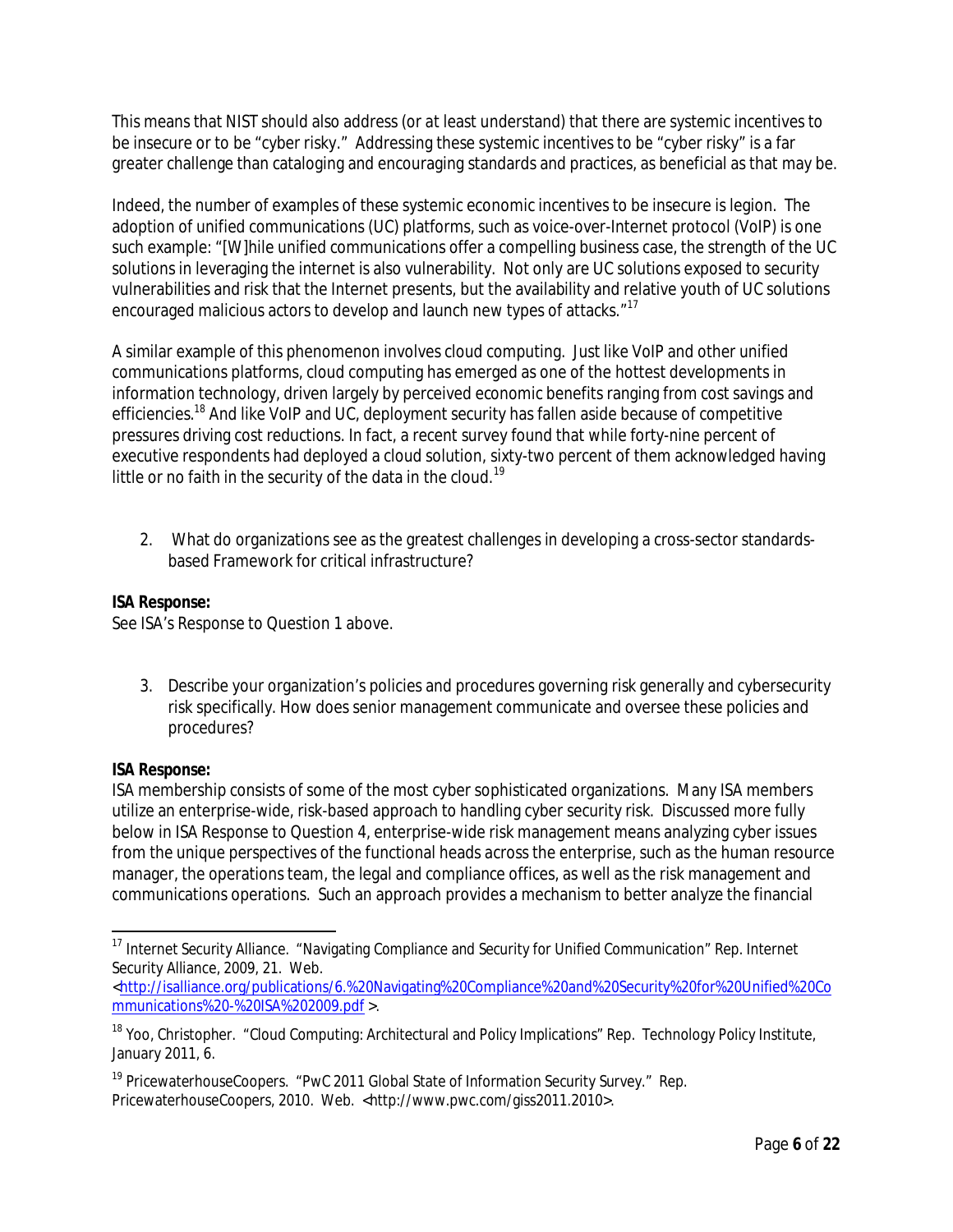aspect of the issue in a way that can be better understood, managed and invested in by the CFO and/or other senior executives. Together, these cross-functional teams identify and evaluate risks which are then placed into context based on their potential impact, velocity, and/or probability. Senior Executives participate in this process, which has been communicated down from the Chief Executive Officer and Board of Directors.

4. Where do organizations locate their cybersecurity risk management program/office?

### *ISA Response:*

A 2008 Deloitte study revealed that: in 95% of US companies, the CFO is not directly involved in the management of information security risks, and that 75% of US companies do not have a Chief Risk Officer.<sup>20</sup>

This same study also described how 65% of U.S. companies have neither a documented process through which to assess cyber risk, or a person in charge of the assessment process currently in place (which, functionally, translates into having no plan for cyber risk at all). $^{21}$ 

The 2008 Carnegie Mellon University-CyLab study also provided alarming details about the state and structure of enterprise risk management of cyber security. $^{22}\,$  The study pointed out that:

- 83% of corporations do not have a cross-organizational privacy/security team.
- **EXECT** Less than half of the respondents (47%) had a formal enterprise risk management plan.
- In the 1/3 of the 47% that did have a risk management plan, IT-related risks were not included in the plan.

To address these problems, the Internet Security Alliance entered into a collaboration with American National Standards Institute to develop a model for cyber security risk management. Beginning in 2006, the ISA-ANSI project involved more than 60 private entities and 13 government agencies. Every two years since, ISA-ANSI have released publications concerning cyber risk management. Currently, there are three publications, with a fourth scheduled to be published in the coming months.

The first two publications, "The Financial Impact of Cyber Risk: 50 Questions Every CFO Should Ask" and "The Financial Management of Cyber Risk: An Implementation Framework for CFOs," provide a detailed framework that reviews cyber security on an enterprise-wide basis, analyzing cyber issues from the unique perspectives of the human resource manager, the operations team, the legal and compliance offices, as well as the risk management and communications operations. This framework provides a mechanism to better analyze the financial aspect of the

 20 Deloitte, *Information Security & Enterprise Risk 2008*, Presentation to CyLab Partners Conference, Carnegie Mellon University, Pittsburg, PA, October 15, 2009.

<sup>&</sup>lt;sup>21</sup> Deloitte, *Information Security & Enterprise Risk 2008*, Presentation to CyLab Partners Conference, Carnegie Mellon University, Pittsburg, PA, October 15, 2009.

 $^{22}$  Carnegie Mellon CyLab. "Governance of Enterprise Security Study: CyLab 2008 Report." Rep. CMU CyLab, December 2008.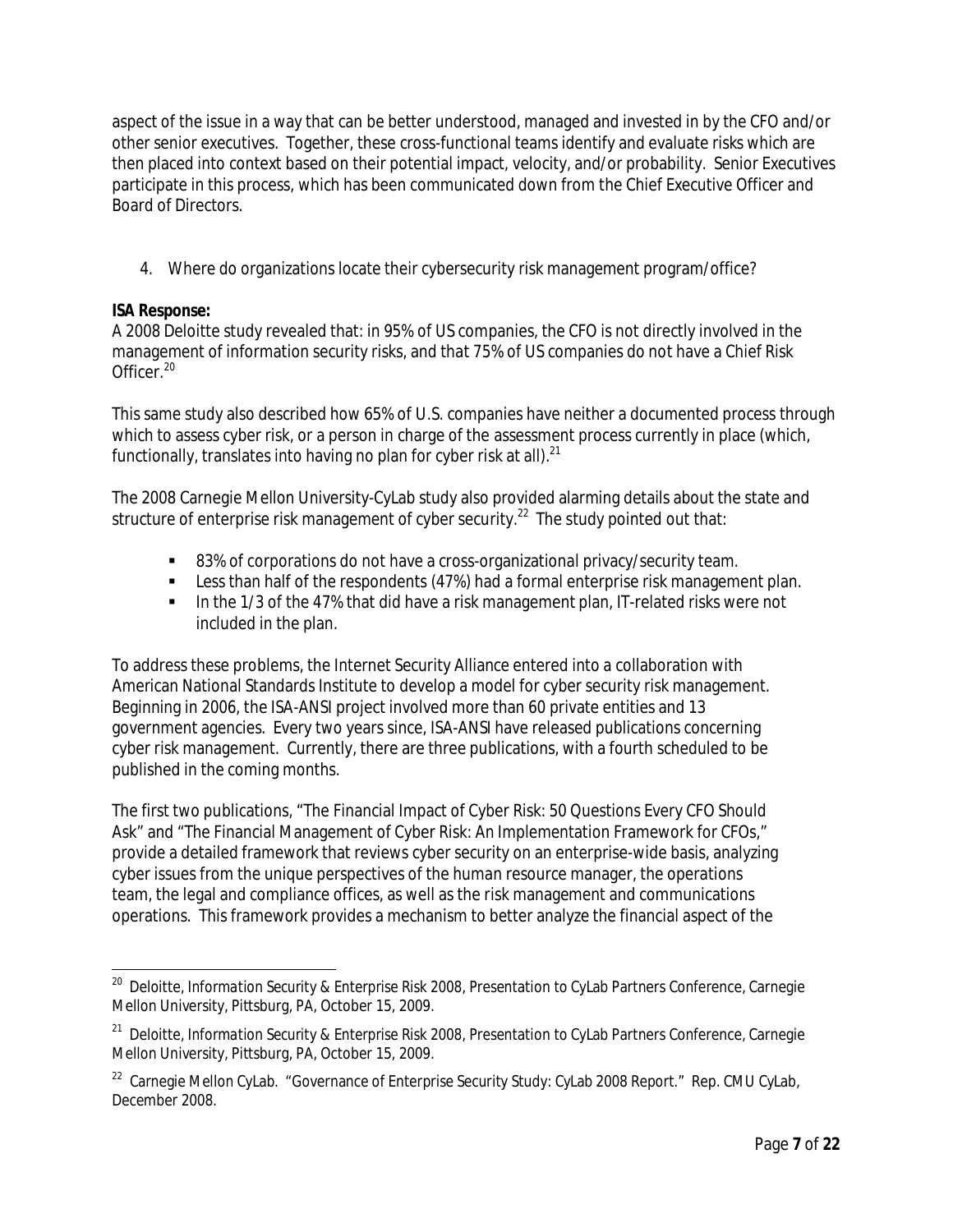issue in a way that can be better understood, managed and invested in by the CFO or other senior executives.

An educational program built on this framework and targeted to senior executives would yield a better understanding of cyber threats and solutions in enterprises. Moreover the "trickledown" effects on employees throughout the organization, many of whom will take home these lessons to their children could jump start a nationwide enhancement of cyber security.

Following the success of these two publications, ISA and ANSI began collaboration on a third publication with the Santa Fe Group that focused exclusively on cyber risk management in the health care space. This publication, entitled, "The Financial Impact of Breached Protected Health Information: A Business Case for Enhanced PHI Security," builds upon the earlier enterprise-wide framework and was released in 2012. A fourth publication that examines the cyber security risk management strategies of leading organizations in the aerospace and defense, advanced technology, and financial services industries will be published later this year.

Since the release of these publications, there has been a noticeable shift in the private sector toward adoption of the enterprise-wide, cyber risk management approach that ISA and ANSI have advocated. The CMU CyLab studies that are produced every two years have tracked this shift. As noted, in 2008, only 17% of surveyed corporations had established cross-organizational teams to "manage privacy and security risks," but by 2012, that number had jumped to 72%. The recent "Governance of Enterprise Security: CyLab 2012 Report" also detailed that during this four year span, there had been a "noticeable increase" in the number of corporate boards with Risk Committees responsible for privacy and security risks, rising from a mere 8% in 2008 to 48% in 2012.

5. How do organizations define and assess risk generally and cybersecurity risk specifically?

### *ISA Response:*

 $\overline{a}$ 

### **A. The Private Sector and Government Assess Cyber Security Risk Differently Due to Their Legally Defined Responsibilities.**

As well as understanding relationships between business economics and cyber security, policy makers must be mindful that the responsibilities of public and private entities are not the same. The role of the federal government enshrined in the Constitution is providing "for the common defense,"<sup>23</sup> while the role of industry, which is supported by nearly a hundred years of case law, involves maximizing shareholder value.<sup>24</sup>,<sup>25</sup> These traditional roles produce significantly different approaches to making critical decisions on cyber security risk assessment.

Although no one wants to be the victim of attacks, as compared to the Government, industry may have a higher risk tolerance (inclusive of cyber risk). For example, it is common for retailers to accept that a

 $^{23}$  "The Constitution of the United States," Preamble.

 $24$  Dodge v. Ford Motor Co., 170 N.W. 668 (Mich.1919).

 $^{25}$  Carlton Investments v. TLC Beatrice International Holding, Inc., 1997 Del. Ch. LEXIS 86, 45 (ct. of Chancery, New Castle May 30, 1997).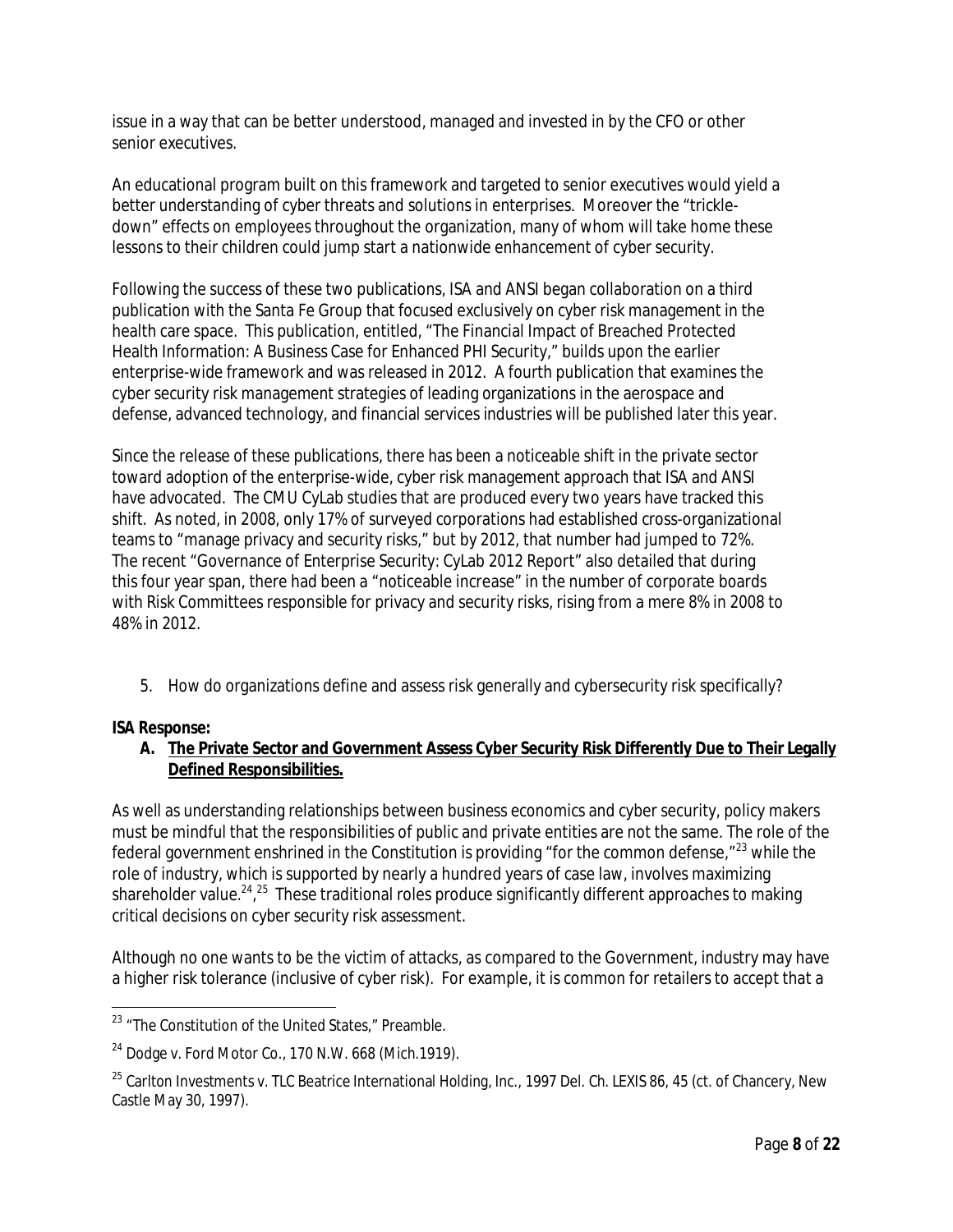certain amount of their inventory will "walk out the back door" every month. Some businesses tolerate this situation, however, because the expense of hiring guards, installing cameras, etc., may exceed the value of the merchandise being stolen and their lower level of security is written off as a cost of doing business.

Because government is charged with defending its citizens and not concerned with profit margins, it may have a much lower risk tolerance. Increased regulation will not overcome this risk tolerance/risk assessment gap or "delta." Any regulation or framework of standards would surely be outdated by the time they are issued. Moreover, with respect to this delta, Ponemon Institute-Bloomberg Government has estimated to reach an acceptable, not an ideal, level of cyber security, an additional 91% annual spending increase would be needed by the critical infrastructure<sup>26</sup>, which is already spending over \$80 billion annually.<sup>27</sup> Accordingly, to address this gap, Government should/will have to deploy incentives powerful enough for organizations to match this higher level of security.

# **B. How Private Sector Organizations Generally Define Cyber Security and Assess Cyber Security Risk.**

Against this context of aligned, but distinct, Government-private sector cyber risk definitions and metrics, ISA work has revealed that its membership – a group of cyber sophisticated organizations – generally define cyber security risk as a component of overall enterprise risk. ISA members that have shared their risk management approaches typically consider this particular risk – cyber risk – alongside other risks, such as natural disasters, supply chain risks, human resources risks, espionage, etc. One ISA organization defined technology risk (i.e., cyber risk) as "business risk associated with the use, ownership, operation, involvement, influence and adoption of information technologies within an enterprise."

Identified risks are then evaluated holistically, with the organization determining how the risk (if realized) could affect its operations, finances, and reputation. Following this identification and evaluation, ISA organizations then typically "heatmap" and prioritize the risks based on the risk's probability of realization and impact if realized, with dollar amounts assigned for potential operational, financial, and reputational harms. Depending on the nature of the risk, its prioritization placement, its probability of realization, and its potential impact, businesses then pick among the traditional strategies of avoid, reduce through mitigation, transfer, or accept, depending on their own business plans, the strategy's cost-justifiability, the company's risk tolerance levels, and/or resource availability. This decision is made in the context described above and within the business's legal mandate to maximize shareholder value.

6. To what extent is cybersecurity risk incorporated into organizations' overarching enterprise risk management?

### *ISA Response:*

 $\overline{a}$ 

See ISA's Response to Question 5 above.

<sup>&</sup>lt;sup>26</sup> Domenici, Helen, and Afzal Bari. "The Price of Cybersecurity: Improvements Drive Steep Cost Curve." Ponemon Institute-Bloomberg Government Study, 31 Jan. 2012.

<sup>&</sup>lt;sup>27</sup> Ponemon, Larry. Ponemon Institute IT Security Tracking Study Estimates. Feb. 2012.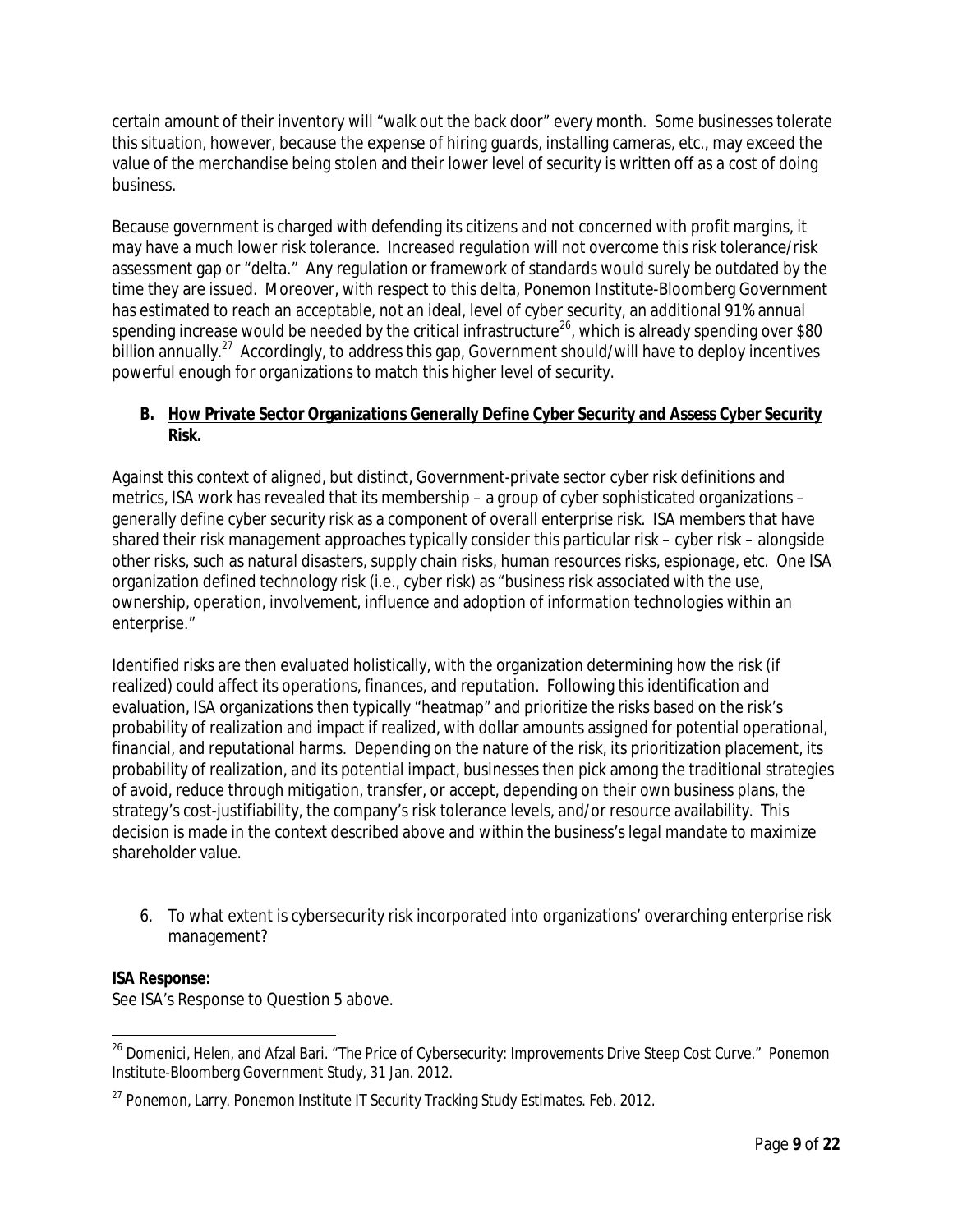8. What are the current regulatory and regulatory reporting requirements in the United States (e.g. local, state, national, and other) for organizations relating to cybersecurity?

## *ISA Response:*

The December 2011 GAO Report, entitled, "Critical Infrastructure Protection: Cybersecurity Guidance Is Available, but More Can Be Done to Promote its Use," and referenced in this NIST request for information, notes: "In September 2008, we (GAO) reported that there are at least 34 federal laws, regulations, and mandatory standards that pertain to securing privately owned IT systems and data in our nation's critical infrastructure sectors and each of the 34 federal legal requirements… See GAO-08- 1075R."<sup>28</sup> This 2008 Report, entitled, "Information Technology: Federal Laws, Regulations, and Mandatory Standards for Securing Private Sector Information Technology Systems and Data in Critical Infrastructure Sectors," provides these 34 requirements. However, this report also notes that there are more than these 34 requirements, that in calculating this number, the GAO did not take into account the authorizing laws for such regulations, which, of course, provides authority for even further cyber security regulation since this report was issued in 2008. These specific regulatory requirements and the critical infrastructure segments that they pertain to can be found on pp.49-72 of the report.<sup>29</sup>

Since 2008, regulatory interest with respect to cyber security has only grown. Moreover, certain sectors, such as the energy sector, are not only subject to federal regulators, but State and local regulators as well. With respect to data privacy, at the State level, there are at least forty-six States, as well as the District of Columbia, Guam, Puerto Rico and the Virgin Islands, that have enacted legislation requiring notification of security breaches involving personal information.<sup>30</sup> Additionally, each State and the Federal government have enacted Unfair and Deceptive Acts and Practices (UDAP) legislation<sup>31</sup>, and, increasingly, these statutes are being utilized in the context of cyber security.

12. What role(s) do or should national/international standards and organizations that develop national/international standards play in critical infrastructure cybersecurity conformity assessment?

 $\overline{\phantom{a}}$ <sup>28</sup> Government Accountability Office. "Critical Infrastructure Protection: Cybersecurity Guidance Is Available, but More Can Be Done to Promote its Use." Rep. Washington, D.C. Dec. 2011, GAO-12-92, p.24. Web. <http://www.gao.gov/assets/590/587529.pdf>.

<sup>&</sup>lt;sup>29</sup> Government Accountability Office. "Information Technology: Federal Laws, Regulations, and Mandatory Standards for Securing Private Sector Information Technology Systems and Data in Critical Infrastructure Sectors." Rep. Washington, D.C. July 2008, GAO-08-1075R. Web. <http://www.gao.gov/assets/100/95747.pdf>.

<sup>&</sup>lt;sup>30</sup> National Conference of State Legislatures. "State Security Breach Notification Laws." Web. <http://www.ncsl.org/issues-research/telecom/security-breach-notification-laws.aspx>. Last updated, August 20, 2012.

<sup>&</sup>lt;sup>31</sup> National Consumer Law Center. "Consumer Protection in the States: A 50-State Report on Unfair and Deceptive Acts and Practices Statutes." Rep. Boston, Feb. 2009. Web.

<sup>&</sup>lt;http://www.nclc.org/images/pdf/udap/report\_50\_states.pdf>.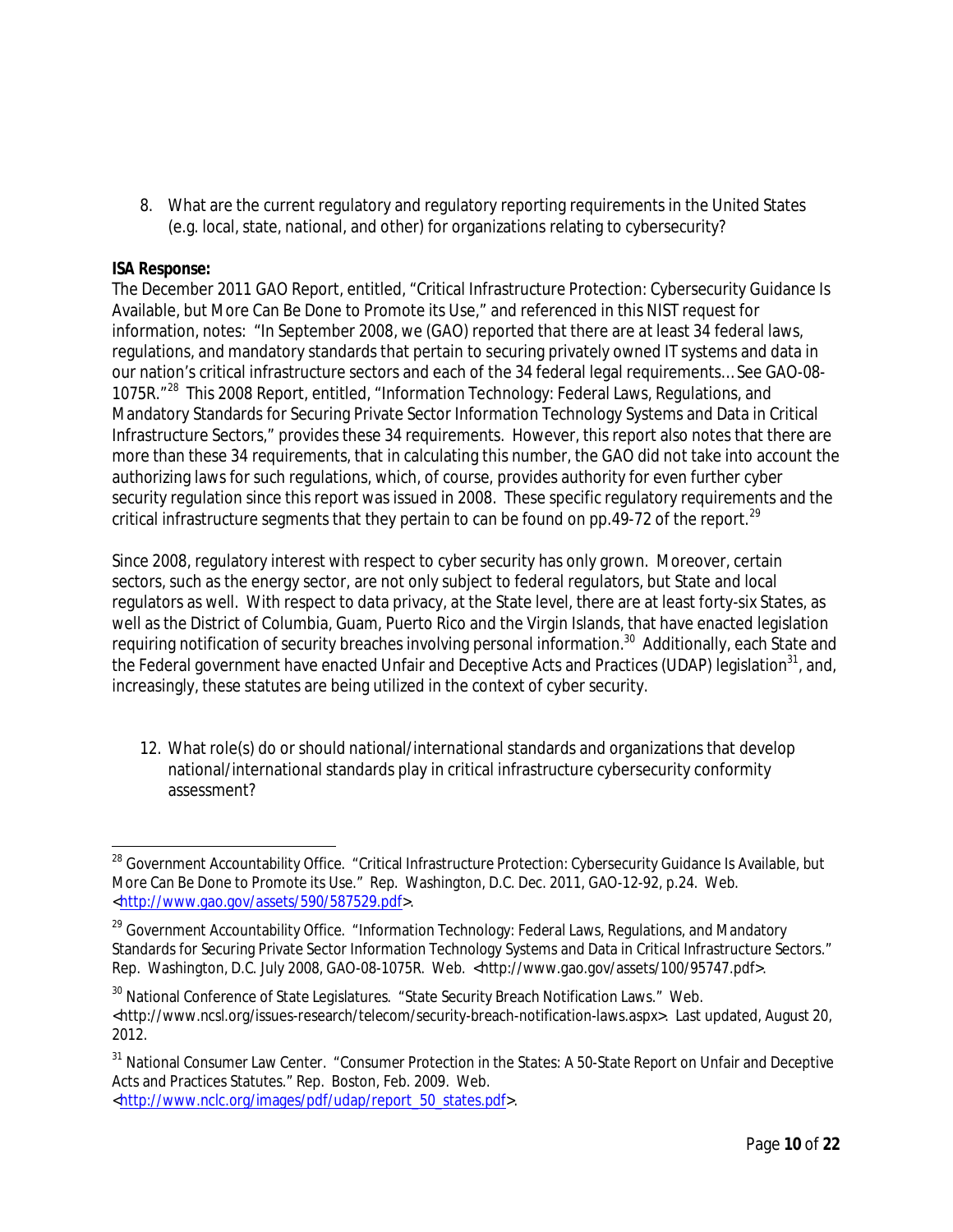#### *ISA Response:*

As stated in the ISA co-authored trade association white paper, "Improving Our Nation's Cybersecurity through the Public-Private Partnership":

"Many cybersecurity standards have been and are continually being established and updated through the transparent consensus processes of standards development organizations (SDO). Many of these processes are international in design and scope, and they routinely include active engagement by multinational corporations and various government entities that participate as developers or users of the technology. The multitude of continually evolving standards is essential because of the widely disparate configurations that are in use, and these configurations are constantly evolving and being updated to support rapid innovation in a dynamic industry. Both industry and government organizations voluntarily adopt the resulting best practices and standards that best fit their unique requirements, based on their roles, business plans, and cultural or regulatory environments. This historic process of standards development is widely embraced is, highly participatory, and maintains high credibility in the global community. Not only does the standards regime facilitate interoperability between systems built by different vendors, it also facilitates competition between vendors that leads to greater choice and lower cost. Moreover, it spurs the development and use of innovative and secure technologies. Implementation of these resulting standards and best practices can also be highly effective in improving cybersecurity.

"An effective approach to cybersecurity policy needs to leverage the existing system of standards development rather than replace it with one that has a distinct bias in favor of national or participant interests. We have already seen that attempts to impose nation‐specific requirements under the auspices of security are not embraced by the private sector or the civil liberties and human rights communities for both public policy and powerful economic reasons. A government‐controlled system of standards development that resides outside the existing global regime will not be accepted. If imposed, it would quickly become a second‐tier system without widespread user or technology community adoption, thereby fracturing the global network of networks and weakening its security.

"Governments, either through national or international bodies, can serve an important security function by funding independent evaluations of the existing and emerging standards for their security effectiveness and applicability…as opposed to creating new standards. Naturally, varying standards formulas will provide differing levels of security and likely at different cost levels."

In sum, it is recommended that "Government and industry [] utilize existing standards and work through consensus bodies to develop and strengthen international standards for cybersecurity."

#### **Use of Frameworks, Standards, Guidelines, and Best Practices:**

As set forth in the Executive Order, the Framework will consist of standards, guidelines, and/or best practices that promote the protection of information and information systems supporting organizational missions and business functions.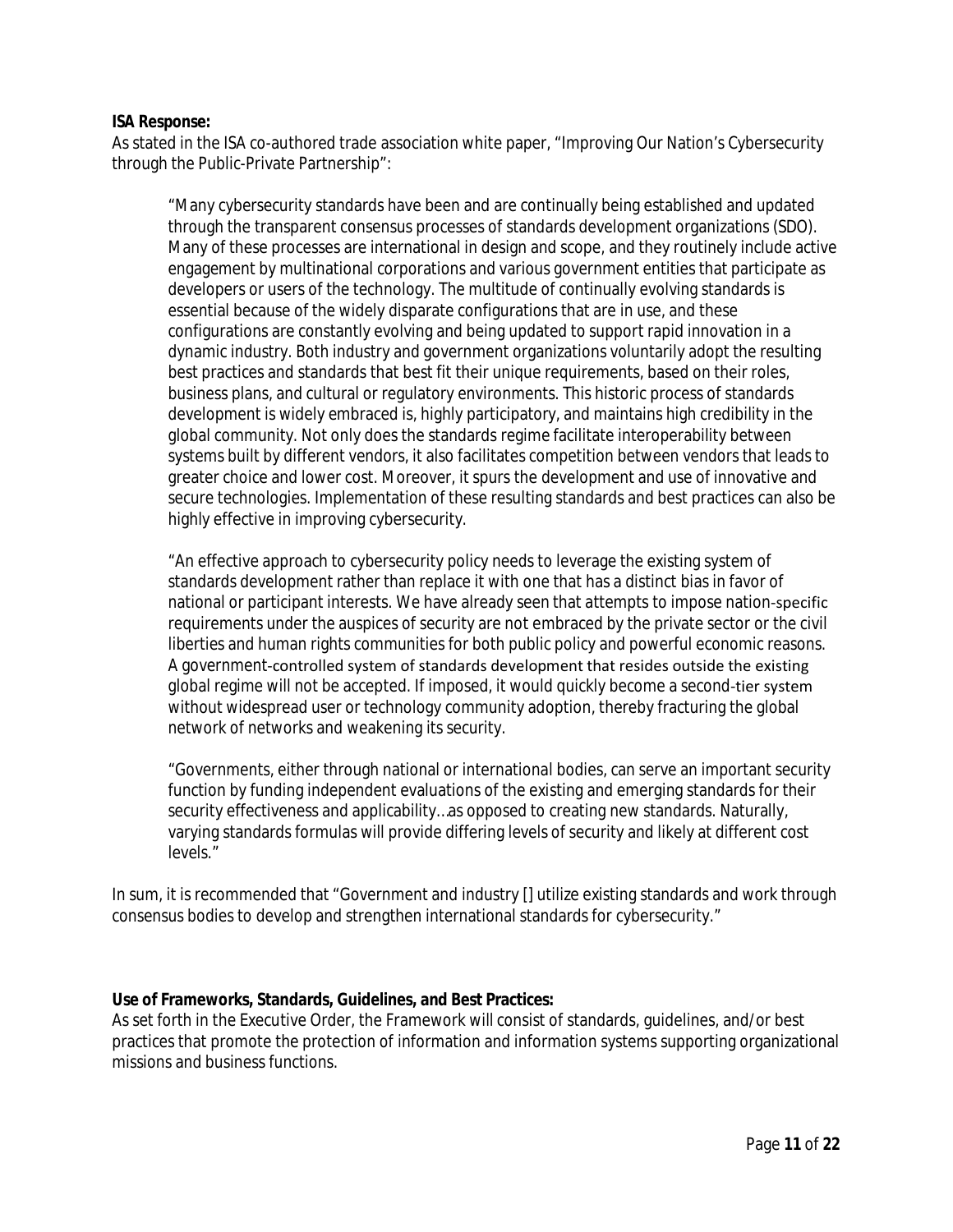NIST seeks comments on the applicability of existing publications to address cybersecurity needs, including, but not limited to the documents developed by: international standards organizations; U.S. Government Agencies and organizations; State regulators or Public Utility Commissions; Industry and industry associations; other Governments, and non-profits and other non-government organizations.

NIST is seeking information on the current usage of these existing approaches throughout industry, the robustness and applicability of these frameworks and standards, and what would encourage their increased usage.

# **"Use of Frameworks, Standards, Guidelines, and Best Practices" Section Questions and ISA Responses:**

1. What additional approaches already exist?

# *ISA Response:*

Each year, Verizon and Secret Service undertake an analysis of actual data breaches that occurred during the previous calendar year. According to their 2012 Report, 97% of breaches were avoidable through the usage of simple or intermediate controls.<sup>32</sup> The report, as it has done in previous years, then provided a list of those controls.<sup>33</sup>

Jim Lewis of the Center for Strategic & International Studies found similarly, stating in his February 2013 paper that survey data has shown that 80 to 90 percent of successful breaches of corporate networks required only the most basic techniques and that if the top measures suggested by both the United States' National Security Agency and the Australian Defense Signal Directorate were used, then corporations could see their risk of breach fall "by 85 percent" and "in some cases, to zero."<sup>34</sup>

The ISA has also examined how best to utilize scarce resources and mitigate against cyber threats. Based on a series of conversations and jointly held corporate workshops with the American National Standards Institute (ANSI), ISA and ANSI soon discovered that traditional approaches to cyber defense such as perimeter defense were largely reactive and were failing to keep pace with the evolving nature of the cyber threat. Rather, what sophisticated corporations were advocating for and finding success with was an enterprise-wide, risk management strategy.

In 2008, ISA and ANSI released their first publication, "The Financial Impact of Cyber Risk: 50 Questions Every CFO Should Ask," which described this approach and provided a series of questions that crossdepartmental authorities such as CEOs or CFOs should ask its departmental heads. In 2010, ISA and ANSI released their second publication in the series, "The Financial Management of Cyber Risk: An Implementation Framework for CFOs," in which they laid out a series of measures that a corporation should take to implement this risk management approach.

Those measures are described below:

 $\overline{\phantom{a}}$  $^{32}$  Verizon.  $\,$  "2012 Data Breach Investigations Report." Rep. March 22, 2012, p.3. Web. <http://www.verizonenterprise.com/resources/reports/rp\_data-breach-investigations-report-2012\_en\_xg.pdf>.

<sup>&</sup>lt;sup>33</sup> Verizon. "2012 Data Breach Investigations Report." Rep. March 22, 2012, pp.61-66. Web. <http://www.verizonenterprise.com/resources/reports/rp\_data-breach-investigations-report-2012\_en\_xg.pdf>.

<sup>&</sup>lt;sup>34</sup> Lewis, James A. "Raising the Bar for Cybersecurity." Center for Strategic & International Studies. Feb. 12, 2013, p.1.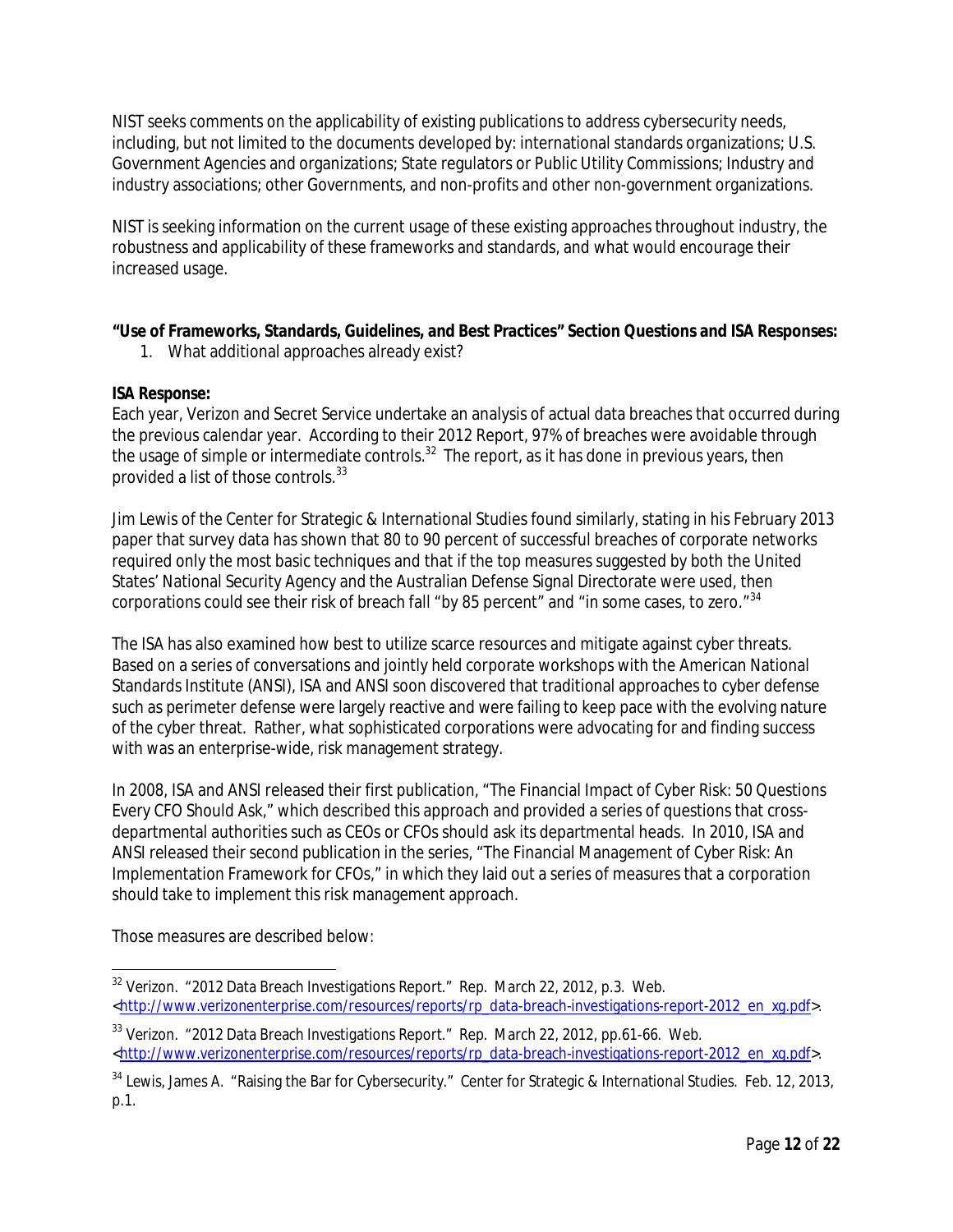### *Verizon-Secret Service Security Easy and Intermediate Controls to Combat Cyber Threats That Could Have Thwarted 97% of Successful Cyber Attacks*

**Eliminate unnecessary data and keep tabs on what's left** (Verizon 2011, Executive Summary, p.4).

**Ensure essential controls are met and regularly audit to in order consistent implementation:** "Identifying a set of essential controls and ensuring their implementation across the organization without exception, and then moving on to more advanced controls where needed is a superior strategy against real-world attacks." (Verizon 2009, C&R, p.44).

"**Change default credentials:** Simple and sweet, when system/network admins stand up a new system, change the password. If you outsource this to a third party, check that they've changed the password. Don't assume that your staff or your partners consistently follow through on all policies and procedures..." (Verizon 2011, C&R, p.65).

**"Avoid shared credentials**: Another obvious yet frequently omitted and oft-exploited problem. Along with changing default credentials, organizations should ensure that passwords are unique and not shared among users or used on different systems. The use of shared credentials allowed quite a few breaches …. This was especially problematic for assets managed by a third party." (Verizon 2009, C&R, p.46).

**Implement a firewall or access control list (ACL) on remote access/administration services:** "In many instances, remote access services have been enabled and are Internet-facing. We recommend tying these services down where only specific IP addresses or networks can access them. Additionally, it's important to limit access to sensitive systems within the network. Many organizations will allow any device on the network to connect and remotely access any other device; we highly recommend not managing your devices this way. Tie down remote access services to specific management networks via access control lists." (Verizon 2011, C&R, p.66).

**Utilize IP Blacklisting:** "consider blocking large address blocks/regions if they have no legitimate business purpose." (Verizon 2012, C&R, p.63).

**Update anti-virus and other software consistently**: "For every vulnerability exploited by hacking and malware attacks in 2008, the patch necessary to prevent the breach had been available for at least six months prior to the incident. In fact, all but one had been around for a year or more. While it may seem logical to conclude that organizations aren't patching fast enough, this is not the correct interpretation. All of these organizations had patch cycles well below the six month mark. The problem throughout all five years of this study has far more to do with scope than speed. Organizations would find much more value if they divert resources from patching everfaster to patching more consistently and comprehensively." (Verizon 2009, C&R, pp.46-47).

**Audit User Accounts:** "Prior year's data breach reports and years of experience lead us to believe in the value of reviewing user accounts on a regular basis. The review should consist of a formal process to confirm that active accounts are valid, necessary, properly configured, and given appropriate (preferably least) privileges." (Verizon 2011, C&R, p.66).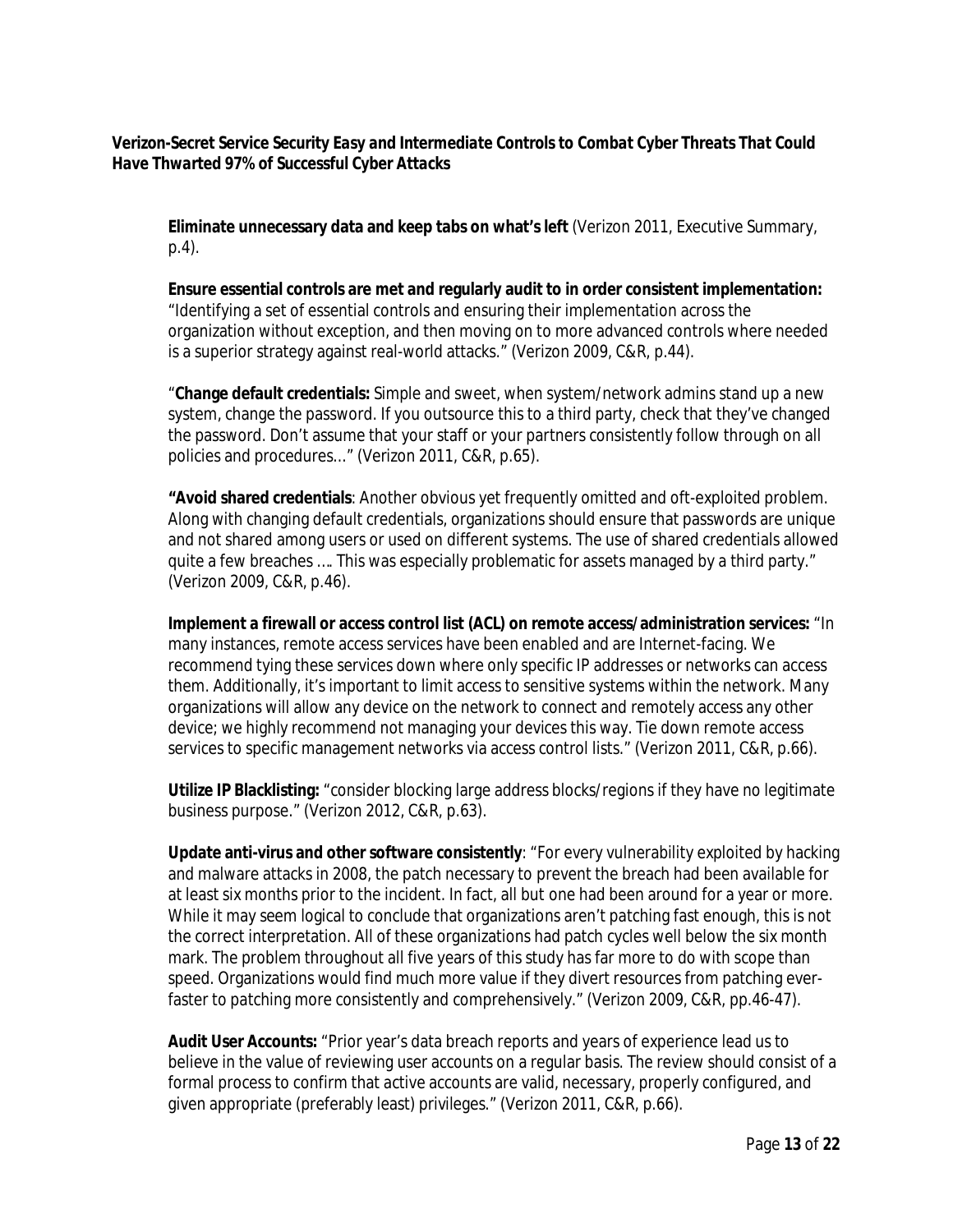**"Restrict and monitor privileged users:** Trust but verify. Use pre-employment screening to eliminate the problem before it starts. Don't give users more privileges than they need (this is a biggie) and use separation of duties. Make sure they have direction (they know policies and expectations) and supervision (to make sure they adhere to them). Privileged use should be logged and generate messages to management. Unplanned privileged use should generate alarms and be investigated." (Verizon 2011, C&R, p.66).

**Monitor and filter outbound network traffic:** "At some point during the sequence of events in many breaches, something (data, communications, connections) goes out that, if prevented, could break the chain and stop the breach. By monitoring, understanding, and controlling outbound traffic, an organization will greatly increase its chances of mitigating malicious activity." (Verizon 2011, C&R, p.66).

**"Application testing and code review:** SQL injection attacks, cross-site scripting, authentication bypass, and exploitation of session variables contributed to nearly half of breaches attributed to hacking or network intrusion. It is no secret that attackers are moving up the stack and targeting the application layer. Why don't our defenses follow suit? As with everything else, put out the fires first: even lightweight web application scanning and testing would have found most of the problems that led to major breaches in the past year. Next, include regular reviews of architecture, privileges, and source code. Incorporating a Security Development Life-Cycle (SDLC) approach for application development is recommended as well. Finally, help your developers learn to appreciate and write more secure code." (Verizon 2011, C&R, p.66).

**Monitor and mine event logs:** "All too often, evidence of events leading to breaches was available to the victim but this information was neither noticed nor acted upon. Processes that provide sensible, efficient, and effective monitoring and response are critical to protecting data. However, don't just focus your logging efforts on network, operating system, IDS, and firewall logs and neglect remote access services, web applications, databases, and other critical applications. These can be a rich data set for detecting, preventing, and investigating breaches." (Verizon 2011, C&R, p.66).

**"Change your approach to event monitoring and log analysis:** Based on the data we collect in the Time of Breach events, we believe that organizations would be better served to focus less on the "real-time" methods of detection, and more on the "this-week" methods. If we can shift Compromise to Discovery time frame from Weeks and Months to Days, it will significantly reduce the damage done to your organization. Focus on the obvious things rather than the minutia. This need not be expensive; a simple script to count log lines/length and send an alert if out of tolerance can be quite effective. We are confident that this approach will reap benefits and save time, effort, and money." (Verizon 2011, C&R, p.67).

**"Define 'suspicious' and 'anomalous' (then look for whatever 'it' is):** This is admittedly vague, but—in truth— generalizing what this entails in order to prescribe something for everyone would counteract the point. Discover what is critical, identify what constitutes normal behavior, and then set focused mechanisms in place to look for and alert upon deviations from normality." (Verizon 2011, C&R, p.66).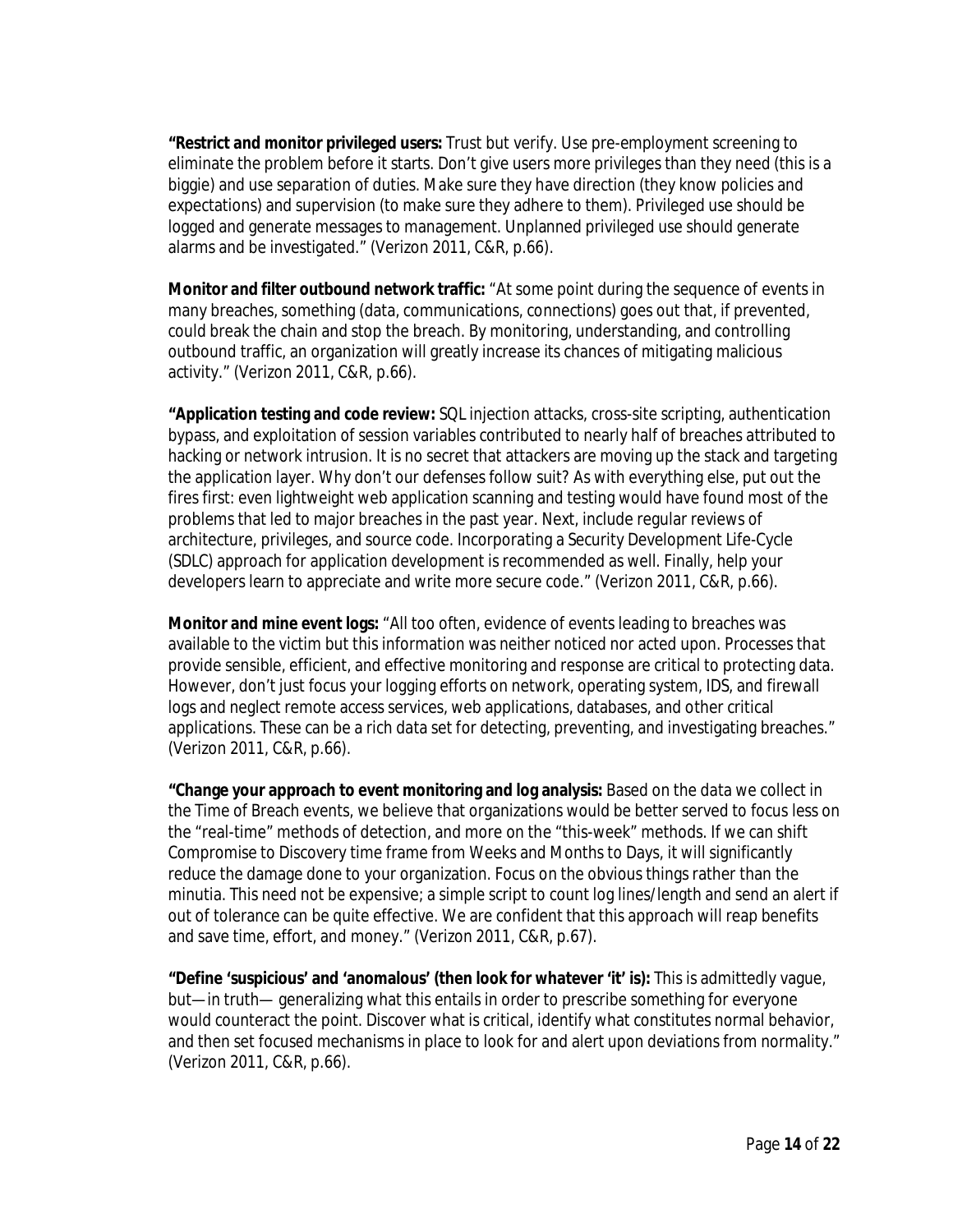**"Increase awareness of social engineering:** Educate employees about different methods of social engineering and the vectors from which these attacks could come. In many of our cases, we see where users click on links they shouldn't and open attachments received from unidentified persons. Reward users for reporting suspicious e-mail and sites and create the incentives necessary for vigilance." (Verizon 2011, C&R, p.67).

**"Train employees and customers to look for signs tampering and fraud:** Such awareness campaigns have been around in certain areas for some time, but ATM and Pay-at-the-Pump tampering/fraud seem to be increasing in number and scope. Organizations operating such devices should consider conducting regular examinations of them. Additionally, empower customers to help protect themselves as well as aiding the organization in spotting potential issues." (Verizon 2011, C&R, p.67).

**"Create an Incident Response Plan:** If and when a breach is suspected to have occurred, the victim organization must be ready to respond. An effective Incident Response Plan helps reduce the scale of a breach and ensures that evidence is collected in the proper manner." (Verizon 2011, C&R, p.67).

**"Engage in mock incident testing:** I mean listen, we're sitting here talking about practice; not an incident, not an incident, not an incident—but we're talking about practice (sports fans among you might get that reference). Yes, we are talking about practice, because practice makes perfect. In order to operate efficiently, organizations should undergo routine IR training that covers response strategies, threat identification, threat classification, process definition, proper evidence handling, and mock scenarios." (Verizon 2011, C&R, p.67).

**"Secure business partner connections:** Basic partner-facing security measures as well as security assessments, contractual agreements, and improved management of shared assets are all viewed as beneficial in managing partner-related risk." (Verizon 2009, C&R, p.44).

## *The Top 5 Combined Security Measures Suggested by the National Security Agency, the Australian Defense Signal Directorate, and CSIS's Jim Lewis That Have Proven Effective in Thwarting Attacks*

**Use application "whitelisting":** "Use application "whitelisting" to help prevent malicious software and other unapproved programs from running – DSD regards this as the most important step companies can take. Rather than trying to identify and block malicious software, which creates the possibility that previously unknown attacks will not be stopped, using a "whitelist" means that only approved programs can run on a machine. This step eliminates much of the risk from malware." (Jim Lewis, pp.7-8).

**Patch software:** "Patch applications such as PDF readers, Microsoft Office, Java, Flash Player, and web browsers. These applications are in daily use in most companies. Patching closes off avenues that hackers will otherwise exploit. Software companies send patches to rectify or eliminate exploitable flaws or weaknesses in a system's design or operation found after it was sold (similar to a recall notice for an automobile). Often, patches are developed in response to the discovery of a successful hack. A failure to install the patches leaves systems vulnerable. Most companies already have some kind of patching system in place, but research suggests that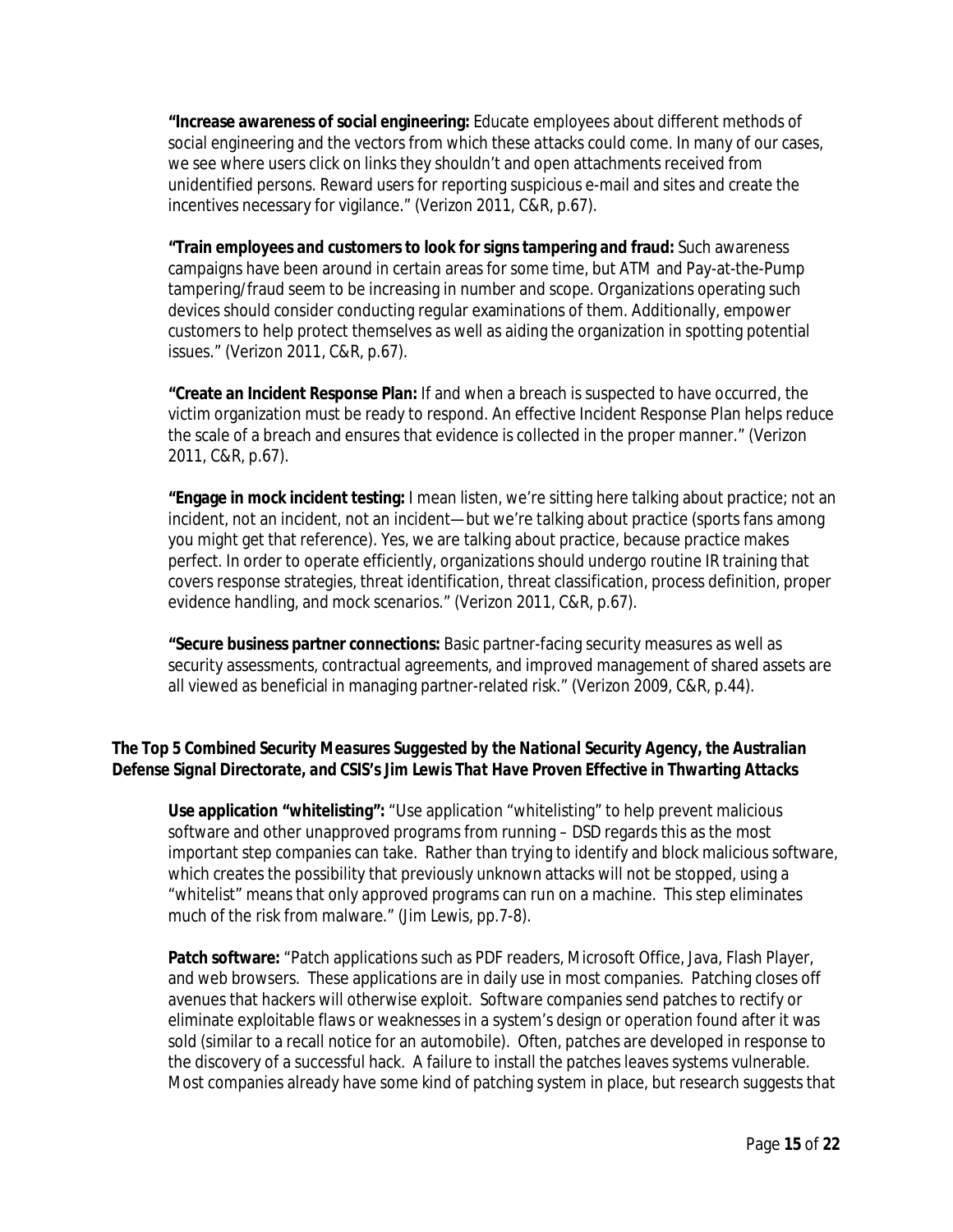even with these systems, 5 to 10 percent of computers will 'miss' a patch. This means that mitigation works if it is paired with automatic monitoring." (Jim Lewis, p.8).

**Patch operating systems:** "Patch operating system vulnerabilities, for the same reasons discussed above. All operating systems have potential vulnerabilities; when software companies find and offer a fix, not using that fix leaves the users susceptible to criminals and foreign intelligence agencies, who expend considerable effort to find these 'holes' and exploit them." (Jim Lewis, p.8).

**Minimize the number of users' administrative privileges:** "Minimize the number of users with administrative privileges, the highest level of authority to make changes or undertake actions on a network. Easy access to administrative privileges let criminals who obtain them (and this is a frequent initial goal for most hackers) to install malicious software and change settings to make it easier to exfiltrate data and to hide their criminal activities." (Jim Lewis, p.8).

**Continuous monitoring for risk:** "Continuous monitoring does not mean a round-the-clock watch of a computer screen by a human being. This approach uses the built-in ability of computers to monitor and log performance. Some continuous monitoring systems generate data by comparing network performance and configuration to specific standards and known vulnerabilities…Continuous monitoring allows companies to observe the behavior of their networks and take rapid action to stop problems and is a critical complement to mitigation…It allows companies to automatically collect data on the behavior of their networks and generate quantifiable data that allows them to identify risks. It lets them verify that their security measures are working…." (Jim Lewis, p.10).

## *ISA Suggested Security Measures to Enable an Effective Risk Management Approach to Combating Cyber Attacks*

**Executive with cross-departmental authority to hold strategic control of cyber systems:** "By now virtually every organization has integrated the wonders of the digital revolution into their business plan with respect to record keeping, supply chain management, online sales, and more. The unfortunate downside of digitalization – data security – has largely been relegated to an isolated, and often under-funded, operational department. Senior executives with crossdepartmental authority such as CEOs or CFOs (or CROs) must take strategic control, not operational control, of the cyber system that is the nerve center of their corporate operation. These executives must appreciate, or learn, if need be, the true role that technology plays in the modern organization, including the financial risks that technology places on the organization and the steps that must be taken to manage risk appropriately." (ISA-ANSI, Financial Management of Cyber Risk, Step 1, p.14).

**Appoint a Cyber Risk Team:** "It is unrealistic to expect that senior executives would be able to determine all of the questions, let alone all of the answers, to the multiplicity of cyber issues that are generated within their organizations' various departments. Yet the financial importance of cybersecurity and its many ramifications means that senior executives cannot afford to delegate the subject entirely to specialists or to junior managers. This means that executives should take the step of forming and leading a Cyber Risk Team that can address cybersecurity from a strategic perspective. This team will need to obtain input from the affected stakeholders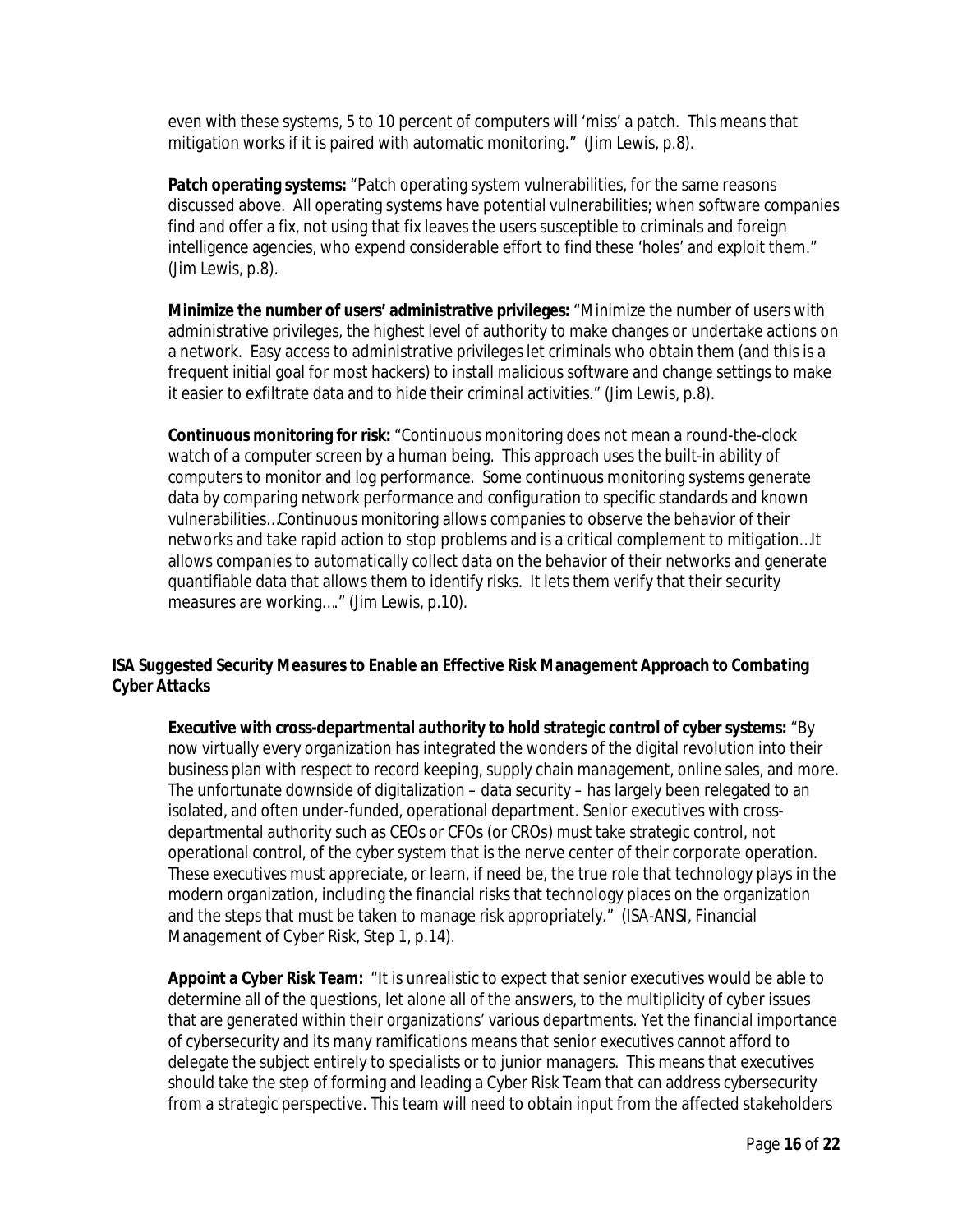and relevant professionals, assess this input and feedback, and make key strategic decisions from an enterprise-wide perspective…" (ISA-ANSI, Financial Management of Cyber Risk, Step 2, p.15).

**Meet Regularly:** "A face-to-face setting is ideal for the initial meeting of the Cyber Risk Team. Where an in-person meeting may be difficult in some geographically disparate organizations, at minimum an initial teleconference or videoconference should be held. Subsequent regularly scheduled follow-ups should occur, ideally in the form of quarterly check-ups. The regularity of these meetings is important since cyber threats and attacks, as well as mitigation strategies, shift frequently. Face-to-face discussions can be particularly useful to counter the challenges of separate business units that don't "speak the same language." Meeting in person is important because approaching what will be a novel issue in a potentially novel fashion may well lead to misunderstandings, both with respect to organizational strategy and the unique perspectives of various departments." (ISA-ANSI, Financial Management of Cyber Risk, Step 3, p.15).

**Develop and adopt a cyber risk management plan across all departments:** "The Cyber Risk Team should determine which actions and roles, either existing or new, are to be allocated to each functional area and establish the means through which to communicate and coordinate among the functional areas. The result should be a well-defined, holistic information security architecture. The plan needs to include provisions for increasing employee awareness as to the criticality of cyber systems and data. Employees must be clear about company policies on data categorization, data retention, and incident response. The enterprise's plan also needs to include provisions for securing connections with business partners, out-sourced suppliers, and other remote connections. The plan should also include a formally documented incident response and crisis communications plan to notify stakeholders (and the media, when appropriate), since even the best-protected companies cannot eliminate the real risk of a cyber incident that results in a "crisis" to be managed. In the wake of a cybersecurity event, an effective communications strategy can materially minimize the potential financial harm – including the "indirect" costs of potential damage to a company's reputation, its brand, its customer loyalty, and its employee's morale. All of these factors can have substantial impact on shareholder value." (ISA-ANSI, Financial Management of Cyber Risk, Step 4, pp.15-16).

**Develop and adopt a total cyber risk budget:** "Based on the Cyber Risk Plan, the crossorganizational team should calculate the gross financial risk for the organization. [I]t is important for senior management to understand the potential financial impact of a cybersecurity event, which can be substantial…Whichever [risk] formula an organization chooses, it is important to run this calculation through a cross-departmental risk management team to get a true enterprise-wide perspective on financial cyber risks and to develop a consensus on the budget." (ISA-ANSI, Financial Management of Cyber Risk, Step 5, p.16-18).

**Implement, Analyze, Test, and Feedback:** "The Verizon forensic analysis of 500 actual enterprise security breaches (cited earlier) found that in nearly 60% of the incidents, the organization had policies in place that may well have prevented the breach, but failed to follow them.<sup>35</sup> As detailed in the later chapters of this publication, it is important that the cyber risk management plan developed use clear metrics and that these metrics, including audits and penetration testing, be reviewed regularly both in terms of cyber risk management and budget.

 $\overline{a}$ <sup>35</sup> Verizon. "2008 Data Breach Investigations Report." Rep.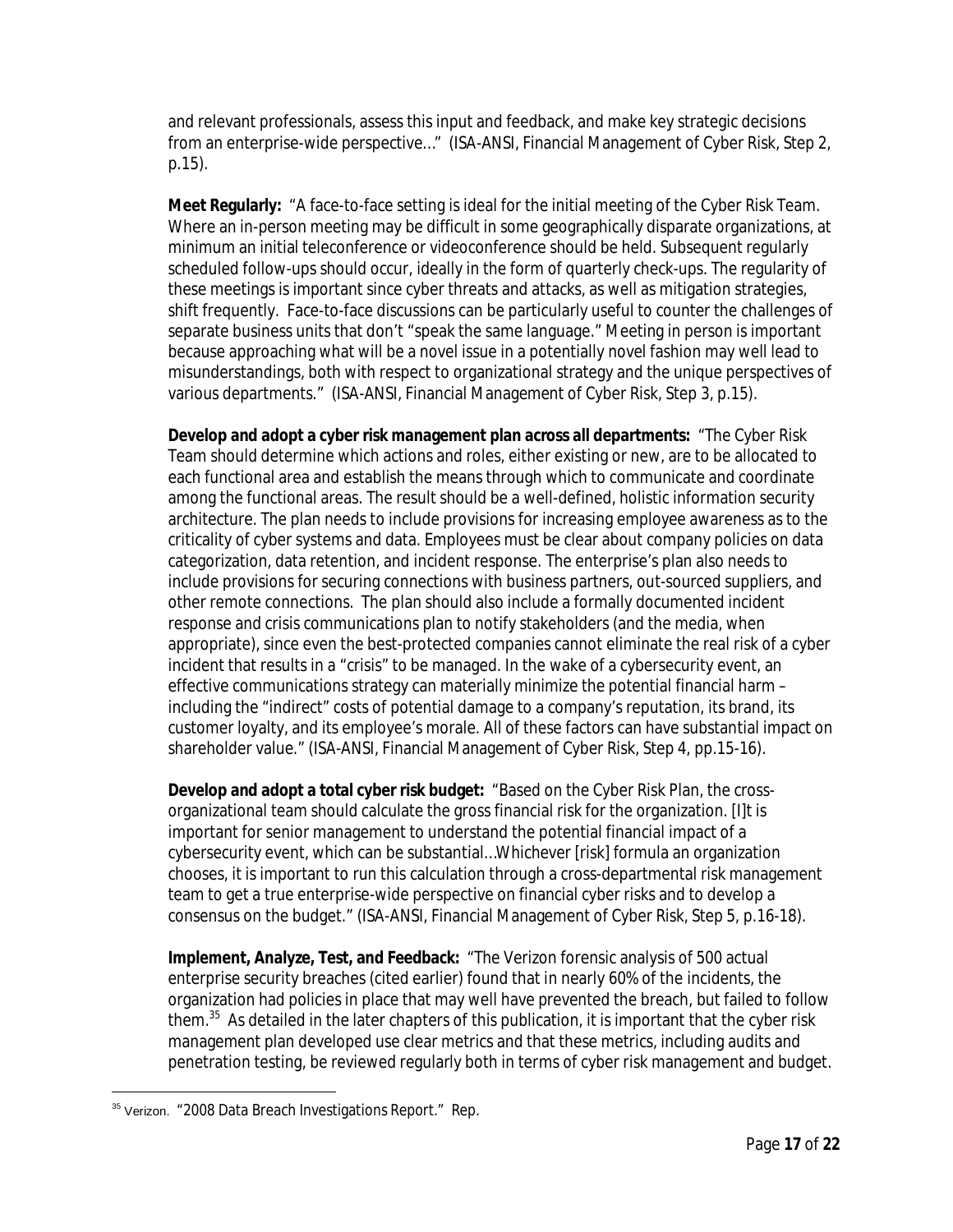The results of these examinations and tests should be used as feedback to update and upgrade each segment of the cyber risk management plan. According to the Verizon study, in 82% of the cases examined, information about an upcoming attack was already available and either went unnoticed or was not acted upon. It is also important to focus on security basics rather than becoming focused solely upon sophisticated attacks. Verizon found that in 83% of the attacks studied, breaches came from attacks not considered to be very difficult to handle. In these cases many organizations were apparently so focused on stopping sophisticated attacks they failed to take care of the basics. Cybersecurity is an ever-evolving field. Even with broad application of the program and suggestions herein, strong financial incentives still favor the attackers. Thus, organizations can expect new threats to emerge in an attempt to circumvent the defensive measures that they have put in place. Organizations will need to continuously monitor and improve upon their cybersecurity policies over time to maximize their security and, ultimately, their profitability."

2. Which of these approaches apply across sectors?

### *ISA Response:*

The above mentioned controls apply to all sectors.

3. Which organizations use these approaches?

#### *ISA Response:*

Much of the ISA membership uses these controls.

4. What, if any, are the limitations of using such approaches?

#### *ISA Response:*

As stated throughout this document, the major obstacle in implementing the above security measures (or any security measure) is cost. In 2009, President Obama commissioned staff from the National Security Council to conduct an intensive review of our nation's cyber security entitled the "Cyberspace Policy Review" (CSPR), which found that "many technical and network management solutions that would greatly enhance security already exist in the marketplace but are not always used because of cost and complexity."

The CSPR's finding has been confirmed by multiple independent studies from PricewaterhouseCoopers, McAfee and CSIS, CIO Magazine and the Ponemon Institute, which have been referenced repeatedly throughout this document and which have shown that despite nearly a near doubling of private sector investment in cyber security in the past 5 years "cost" remains the single biggest barrier to further improvements in cyber security.

Attempting to address critical infrastructure cyber security without directly addressing the single biggest obstacle - costs - is an unsustainable policy position. Accordingly, in order to encourage corporations to adopt and implement these controls, the U.S. Government should provide incentives for doing so. This subject of incentives is more fully discussed in the ISA Response to Question 5 below.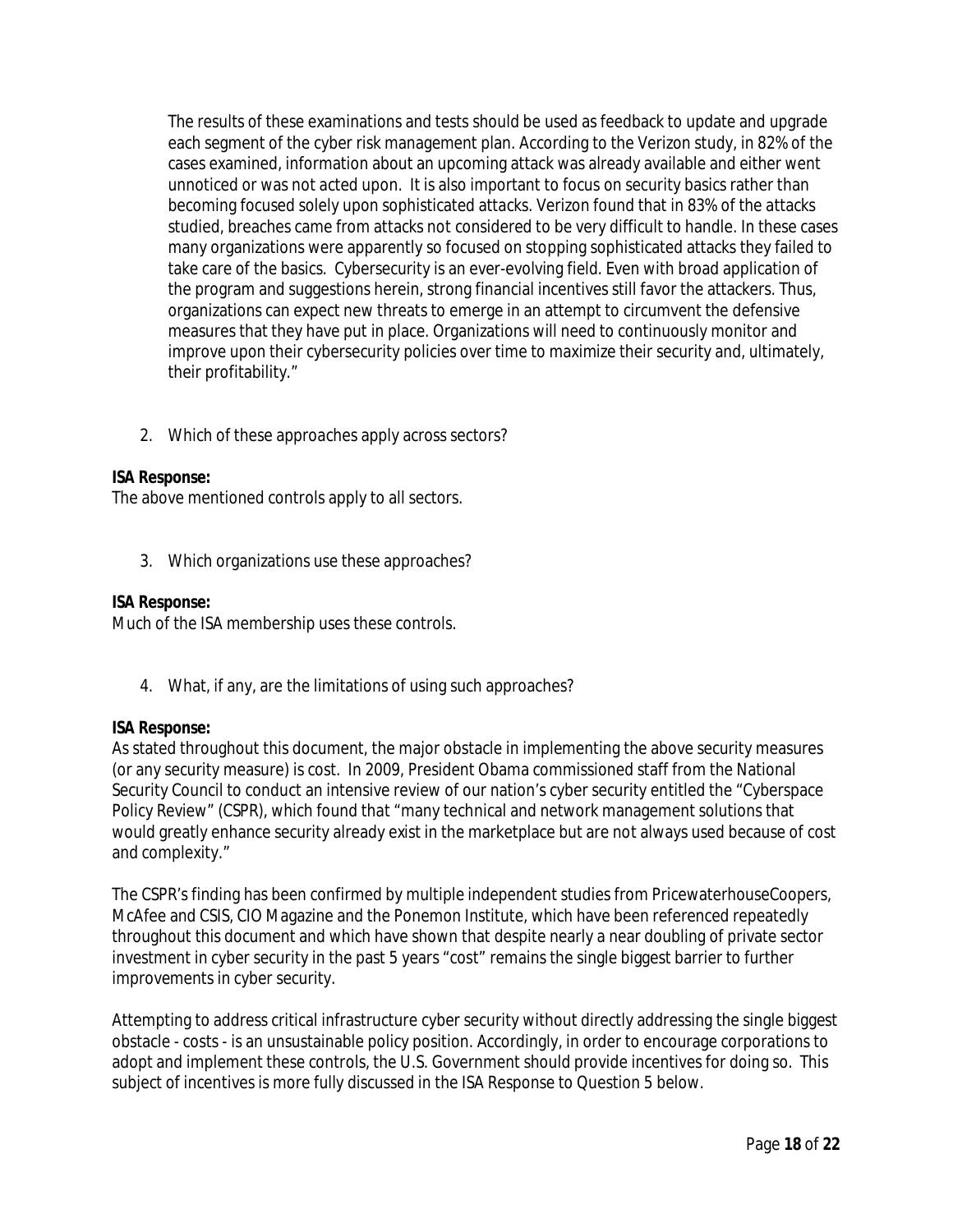5. What, if any, modifications could make these approaches more useful?

### *ISA Response:*

Because cost is the number one barrier to cyber security control adoption, as discussed above, the Government can encourage the adoption of the above described controls through the establishment of an incentive system. The Executive Order's Section 8(d) requirement that the Secretary of the U.S. Department of Homeland Security coordinate the establishment of a set of incentives following the issuance of incentives analysis reports from the U.S. Departments of Commerce, Homeland Security, and Treasury is entirely appropriate and necessary to help overcome this cost issue.

In order to establish an effective incentive system, however, there needs to be two essential elements: First, there must be agreement on which standards or practices qualify an organization for the economic benefit – such as an agreement concerning the qualification of the security controls discusses in the ISA response to this section's Question 1. Second, a system of incentives powerful enough to motivate adequate corporate investment must be tied to the standards, practices and processes that will generate enhanced security.

6. How do these approaches take into account sector-specific needs?

### *ISA Response:*

The set of controls discussed in the ISA Response to Question 1 of this section apply across sectors and have been shown to be highly effective in combating an overwhelming majority of cyber attacks. See the ISA response to Question 1 for further discussion.

7. When using an existing framework, should there be a related sector-specific standards development process or voluntary program?

### *ISA Response:*

As discussed above in the ISA Response to Question 12 in the "Current Risk Management Practices" Section, there are already many sets of standards and best practices designed for security purposes. Some of the standards and practices are developed by government entities such as NIST, some by standards setting organizations such as ISO or ANSI and still others by entities, such as the ones described above in ISA Response to Question 1 above. One reason for the multitude of standards and practices is that there are multiple different systems and configurations of systems and these systems exist for varying purposes operating in various cultures. No one size of standards or practices "fits all."

While Sector Specific Agencies (SSAs) (and the U.S. Government) can certainly help in developing standards, it should be as a participant in the consensus-based standards setting process. The key issue for SSAs (and the U.S. Government at large), however, ought not to be who or where the standards and practices are developed, but how well they work. If certain sets of standards, measures, etc., are judged to be effective like the ones described in ISA Response to Question 1, then the SSAs should work with the private sector in developing a menu of market incentives to encourage the private sector to adopt these standards. This incentive-based approach is discussed more fully in ISA Response to Question 5 above and Question 8 below.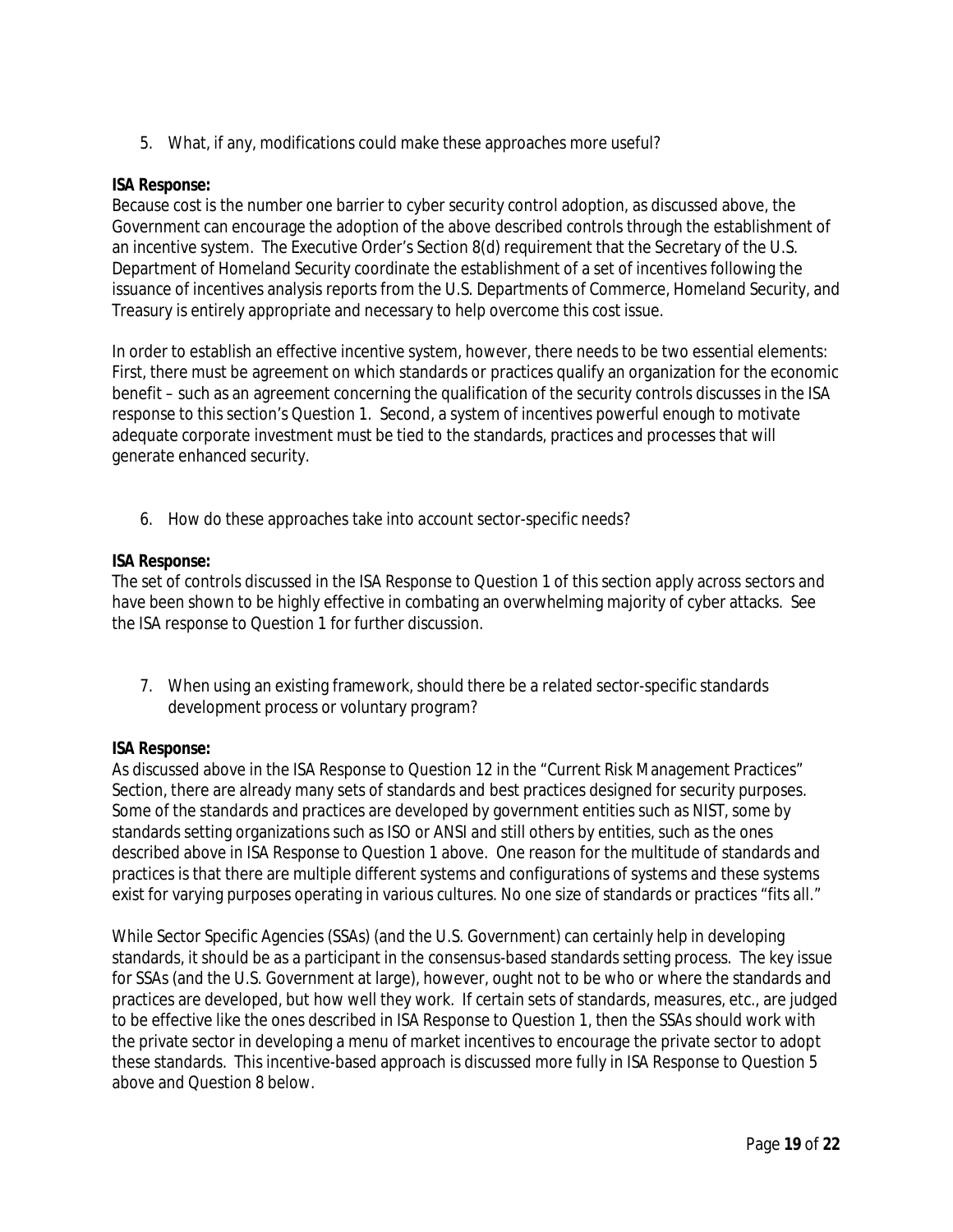8. What can the role of sector-specific agencies and related sector coordinating councils be in developing and promoting the use of these approaches?

### *ISA Response:*

Security is not a binary issue; systems are not entirely secure or insecure. Correspondingly, security controls for these systems often have different levels of effectiveness. Accordingly, security control effectiveness can be measured on a sliding scale. For example, with respect to pharmaceuticals, overthe-counter pain relievers are effective to a certain extent with comparatively low risk associated. Prescription drugs maybe even more effective, though they carry higher risks, while hospital-only/M.D. directly supervised drugs can be most effective as well as most risky. Thus, with pharmaceuticals, it is public policy to allow drugs with a determined level of effectiveness compared to its risk to receive a wider access to market than those with higher risks.

A similar sliding scale could also apply in cyber security and with respect to the security controls described in the ISA response to Question 1 of this section. In sum, this sliding scale of effectiveness would be related to costs; often more effective methods are more costly. Accordingly, those that deploy the more effective/more costly controls would receive a higher level of incentive; such a model is entirely scalable. This scaling effect of cyber interventions is not problematic for an incentive model because incentives too can be scaled.

Once the federal government, most likely through DHS, determines the effectiveness level of a particular method, sector specific agencies, operating under authority and oversight from their jurisdictional Congressional Committees, can then determine what incentives in collaboration with the sector coordinating councils ought to be applied to the varying levels of security.

#### **Specific Industry Practices:**

In addition to the approaches above, NIST is interested in identifying core practices that are broadly applicable across sectors and throughout industry.

NIST is interested in information on the adoption of the following practices as they pertain to critical infrastructure components:

- Separation of business from operational systems;
- Use of encryption and key management;
- Identification and authorization of users accessing systems;
- Asset identification and management;
- Monitoring and incident detection tools and capabilities;
- Incident handling policies and procedures;
- Mission/system resiliency practices;
- Security engineering practices;
- Privacy and civil liberties protection.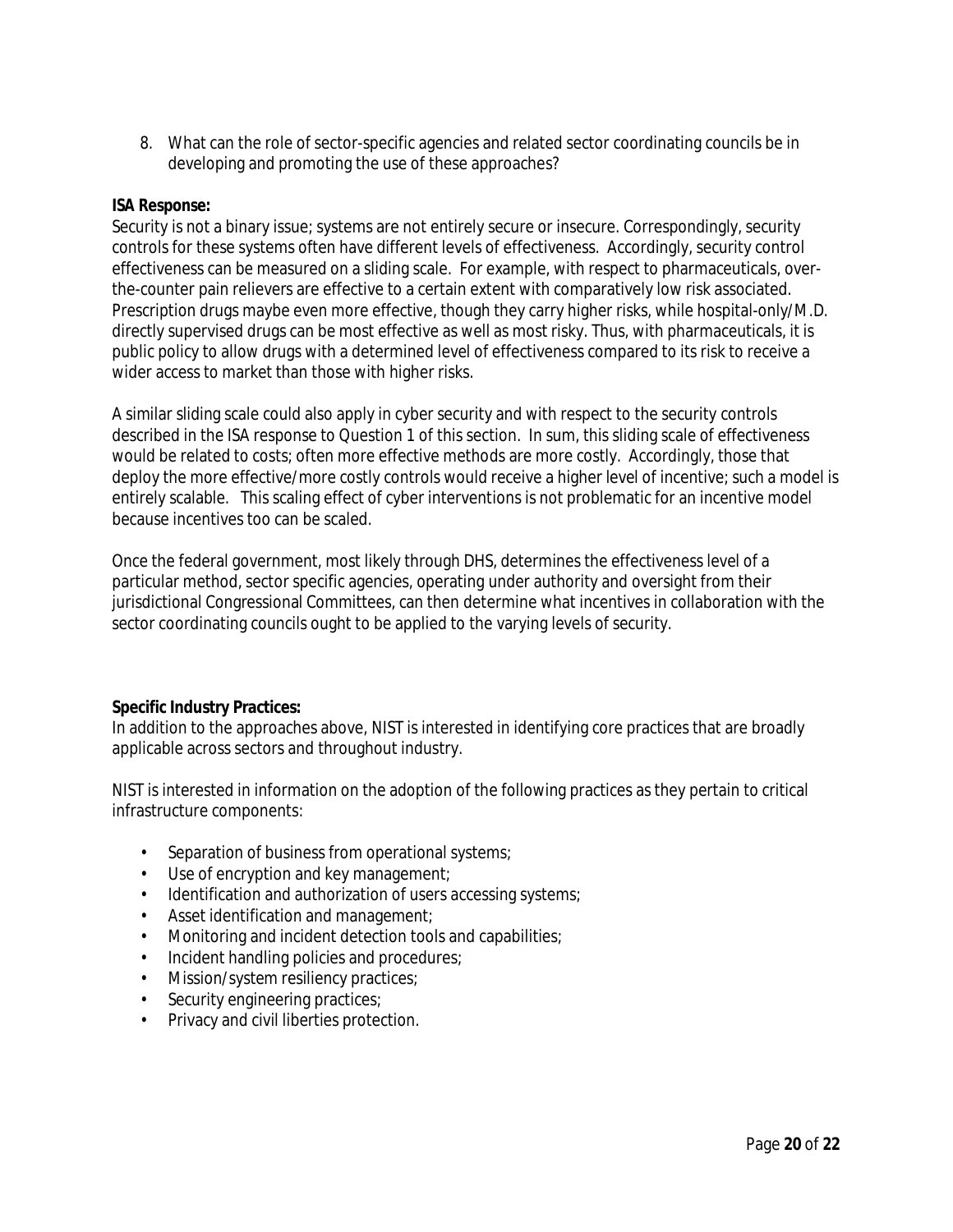### **"Specific Industry Practices" Section Questions and ISA Responses:**

7. Do organizations have a methodology in place for the proper allocation of business resources to invest in, create, and maintain IT standards?

### *ISA Response:*

See ISA's response to Questions 5 and 6 in the "Current Risk Management Practices" Section.

8. Do organizations have a formal escalation process to address cybersecurity risks that suddenly increase in severity?

#### *ISA Response:*

As mentioned, ISA's membership consists of some of the most cyber sophisticated companies. Many of these companies do have formal escalation processes for cyber security risks that either suddenly increase in severity or velocity. For example, there a number of ISA companies that have established security operations/intelligence centers that are not only tasked with monitoring cyber security risks, but also gaining intelligence, and responding/mitigating these risks if they become more immediate or realized. At a certain defined point in the attack life cycle, each organization's attack responders call in appropriate department officials (e.g., heads of Legal, Operations, PR, etc.) as well as the higher-ranking "business players."

10. What are the international implications of this Framework on your global business or in policymaking in other countries?

#### *ISA Response:*

As described above, there are already adequate best practices and standards being developed to provide substantial safeguards to information systems. The U.S. government, via various entities (including NIST), already plays an active role in their development and should maintain that participation.

However, with possible specialized exceptions for unique systems, the U.S. ought not to seek to develop their own standards for use by "American" companies. In an inherently international economy, a set of "U.S. standards" could create a counterproductive international response and international "standardsrace."

Rather, the US government ought to devote its resources to funding the analysis and evaluation of the already-developed, consensus standards that are market-available and provide incentives for enterprises to implement the standards that are determined to be effective. Remember, cyber networks and infrastructure constitute a global system where traditional borders do not apply. Not only are our companies and networks global, but so are our adversaries'. This global attribute must be taken into consideration for any policy or operational aspect of cybersecurity. The companies that fuel our nation's economic growth are operating globally in one way or another. They either have business operations in many other countries, source their products and services globally, or rely on just-in-time delivery of components or products to meet their domestic customers' needs. Therefore, we cannot deliberate public policy with merely a segmented, national lens.